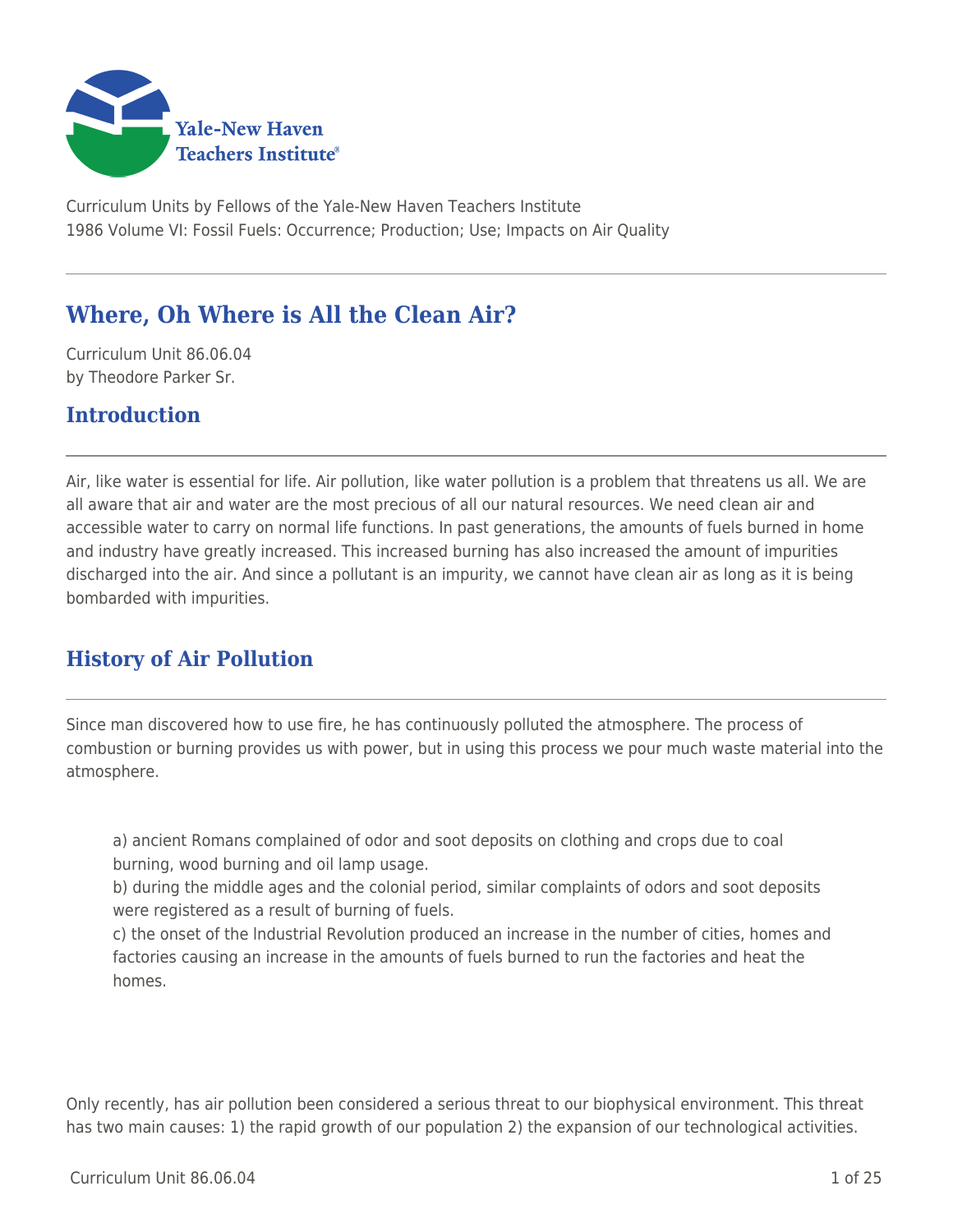This same growth has created new waste products harmful to health, detrimental to the growth of living things, negatively aesthetic and expensive in terms of the economy.

# **Behavioral Objectives**

### **Skills and Abilities**

1) to become familiar with the history and facts of pollution and pollutants in our atmosphere.

2) to begin to understand the problems of air pollution and how they affect our environment.

3) to understand through inquiries, investigations and activities the effects of air pollution on living things.

4) to develop suggestions for possible methods of addressing the problems arising from air pollution.

## **Attitudes and Appreciations**

1) to recognize that each person has an affect on the environment.

2) to reach a better understanding of the immediate and long-range dangers of air pollution.

3) to understand that air pollution is a problem that threatens the entire world community.

4) to understand that air is our most important resource and clean air is necessary to maintain a high quality of life.

5) to recognize that modern technology incorporates processes which replace clean, useable air with polluted, potentially harmful air.

## **Questions to be answered**

Why is clean air important? How did the air become polluted?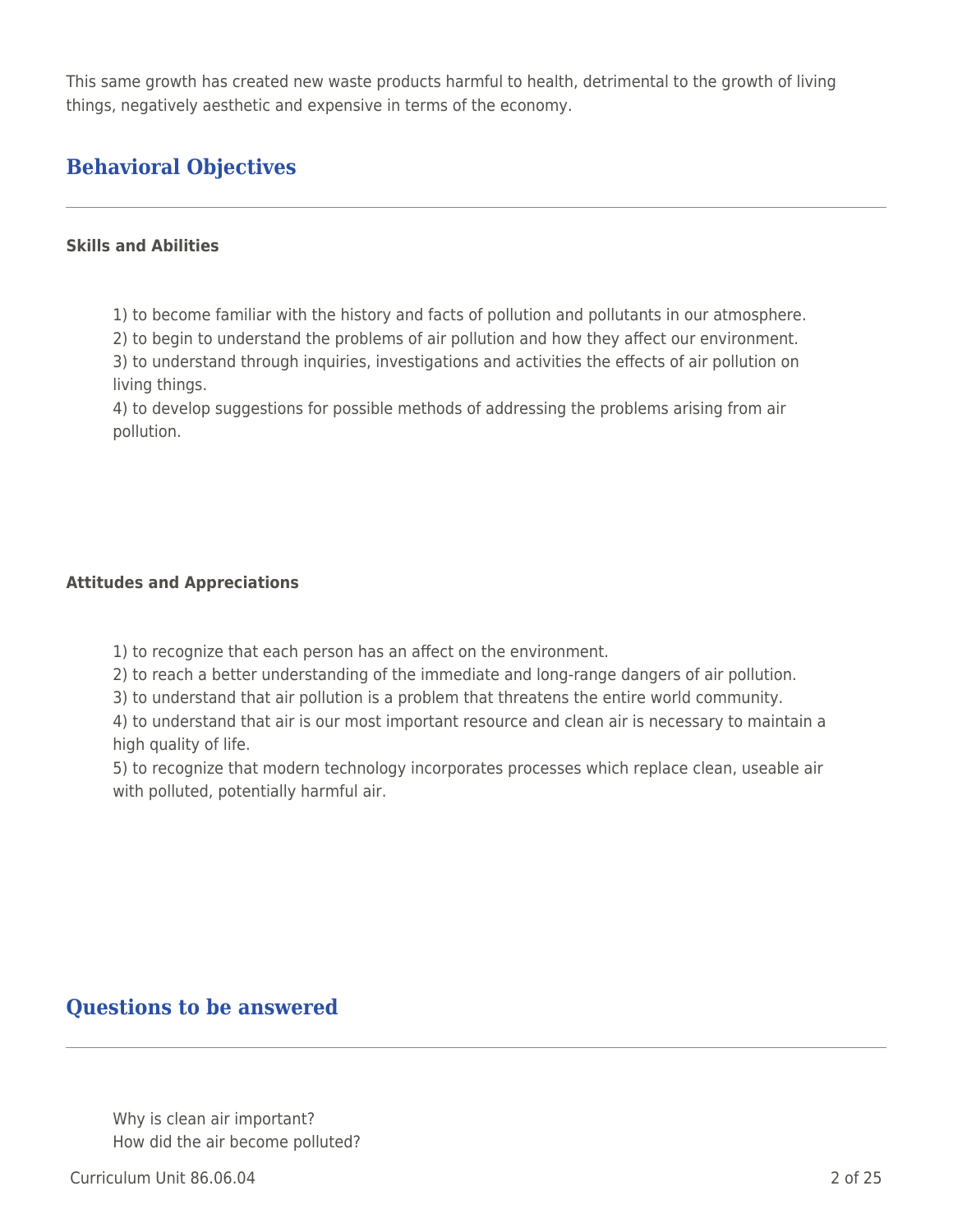What is air pollution?

How does air pollution affect animal life?

How does air pollution affect human beings?

How are the effects of air pollution on human beings studied? How does air pollution affect landbased organisms and aquatic life? What methods are being used for controlling air pollution? What are some economic considerations for the control of air pollution?

# **Meteorology of Air Pollution (causes and dispersal; effects on living things)**

What is air pollution?

Air pollution is substance in our atmosphere consisting of man-made contaminants that may be harmful to humans, plants, animal life or property. Air pollution consists of *gaseous material* which makes up more than 90% of the total of air pollution. Air pollution consists of suspended particulates which make up less than 10% of the total of air pollution.

Gaseous Material: Sources and Effects

Carbon Monoxide CO—( over 50% of total of U.S. air pollution) colorless, odorless, tasteless.

#### *Sources:*

1) automobile engines account for 50% of world total (three pounds of CO released for each gallon of gasoline burned)

2) Industry 20%

3) Incomplete fossil fuel combustion

#### *Effects:*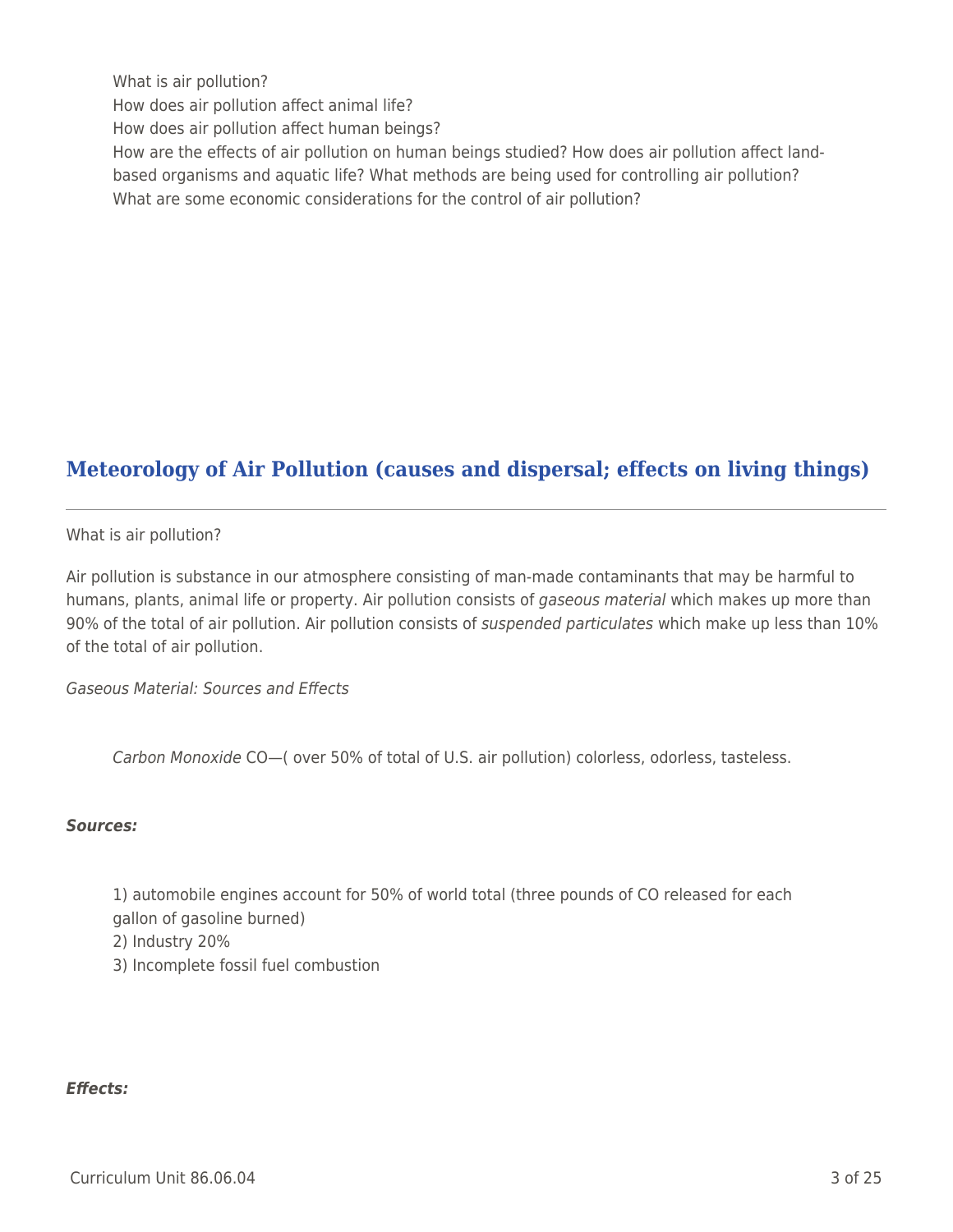1) Low concentrations cause drowsiness, dizziness, nausea and contributes to driver fatigue.

2) 10 parts per million—illness reaction time slowed

3) 50 parts per million—eight hour exposure reduces the oxygen carrying capacity of the blood by 15%.

4) 120 parts per million—one hour exposure can affect driver responses noticeably. (rush hour concentrations often exceed 300 parts per million)

5) 1,300 parts per million—fatal in thirty minutes.

6) persons with heart disease, anemia or respiratory disease are most sensitive to the effects of carbon monoxide.

7) contributes to photochemical smog.

Hydrocarbons —a class of compounds containing carbon and hydrogen in various combinations. Found mainly in oil, natural gas and coal.

#### *Sources:*

1) automobiles and other motor driven sources—55% (over 200 different kinds of hydrocarbons are found in auto exhaust)

2) bacterial decomposition\*

\_\_\_\_ 3) forest fires\*

4) combustion processes\*

\* % variable

### *Effects:*

1) many hydrocarbons are cancer producing (carcinogenic).

2) detrimental to balance of the ozone layer in the atmosphere.

3) contributes to photochemical smog.

Nitrogen Oxides —reddish brown gas with a characteristic odor.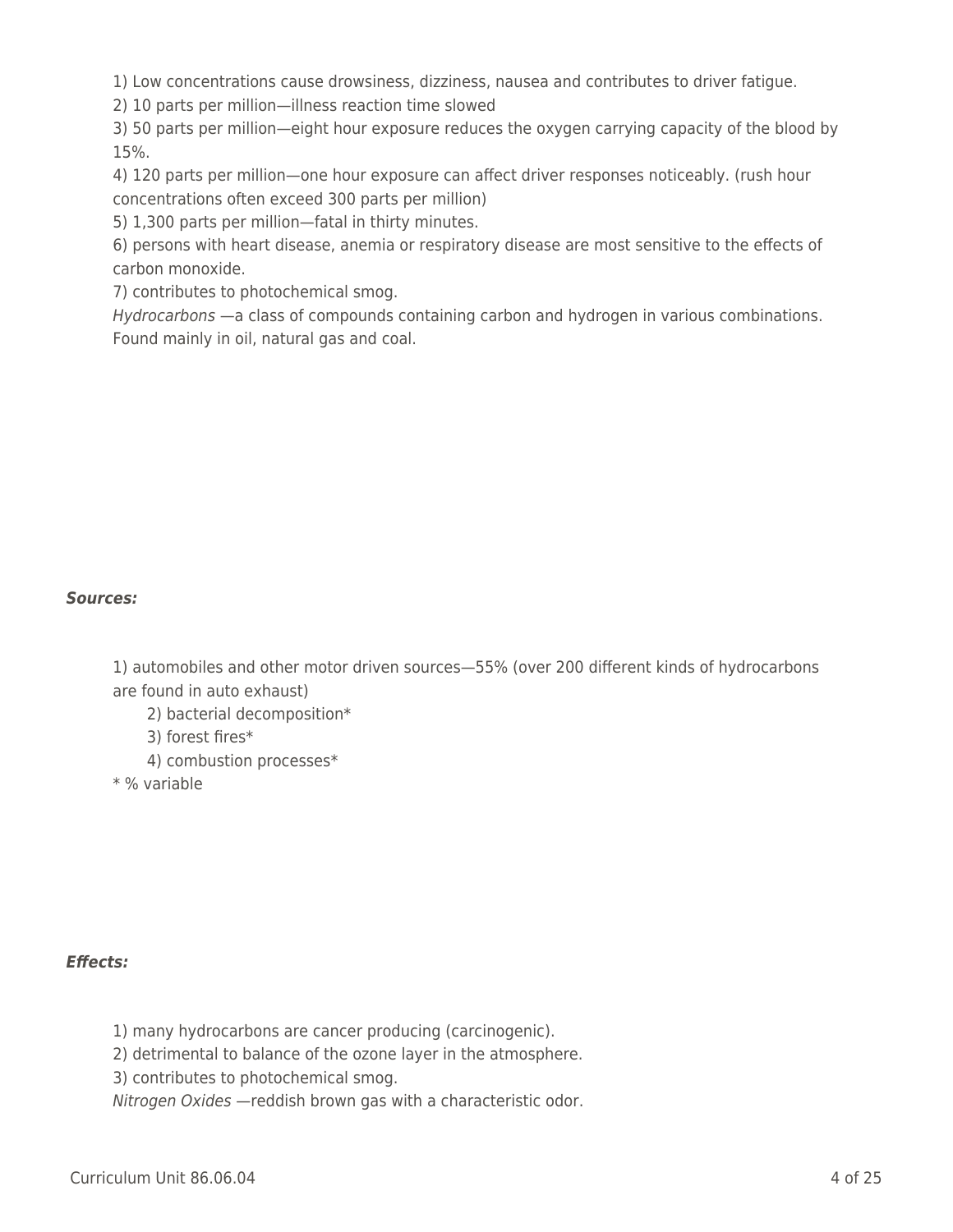#### *Sources:*

- 1) internal combustion engines—39%
- 2) residential and commercial burning—47%
- 3) natural processes—14%

### *Effects:*

- 1) nitrous oxide, like carbon monoxide reduces the oxygen carrying capacity of the blood.
- 2) nitrogen dioxide can be fatal in high concentrations.
- 3) increased respiratory infections in children (mainly bronchitis).
- 4) nitrogen dioxide and water combine to form nitric acid

5) the oxides of nitrogen combine with form mild acid solutions. This leads to irritation of

water on mucous membranes to the eyes, nose, bronchial tubes and lungs.

Sulfur Dioxide— SO2 a heavy , pungent, colorless gas.

### *Sources:*

- 1) burning of coal and oil as well as other industrial processes.
- 2) natural decay and volcanic eruptions.
- 3) smelting and petroleum refining.

### *Effects:*

- 1) pulmonary damage
- 2) irritation to eyes, nose and throat.
- 3) kills plant life (damages leaves and stems)
- 4) can injure the bronchial tubes leading to the lungs and the delicate tissues of the lungs themselves.
- 5) affects the PH balance of water.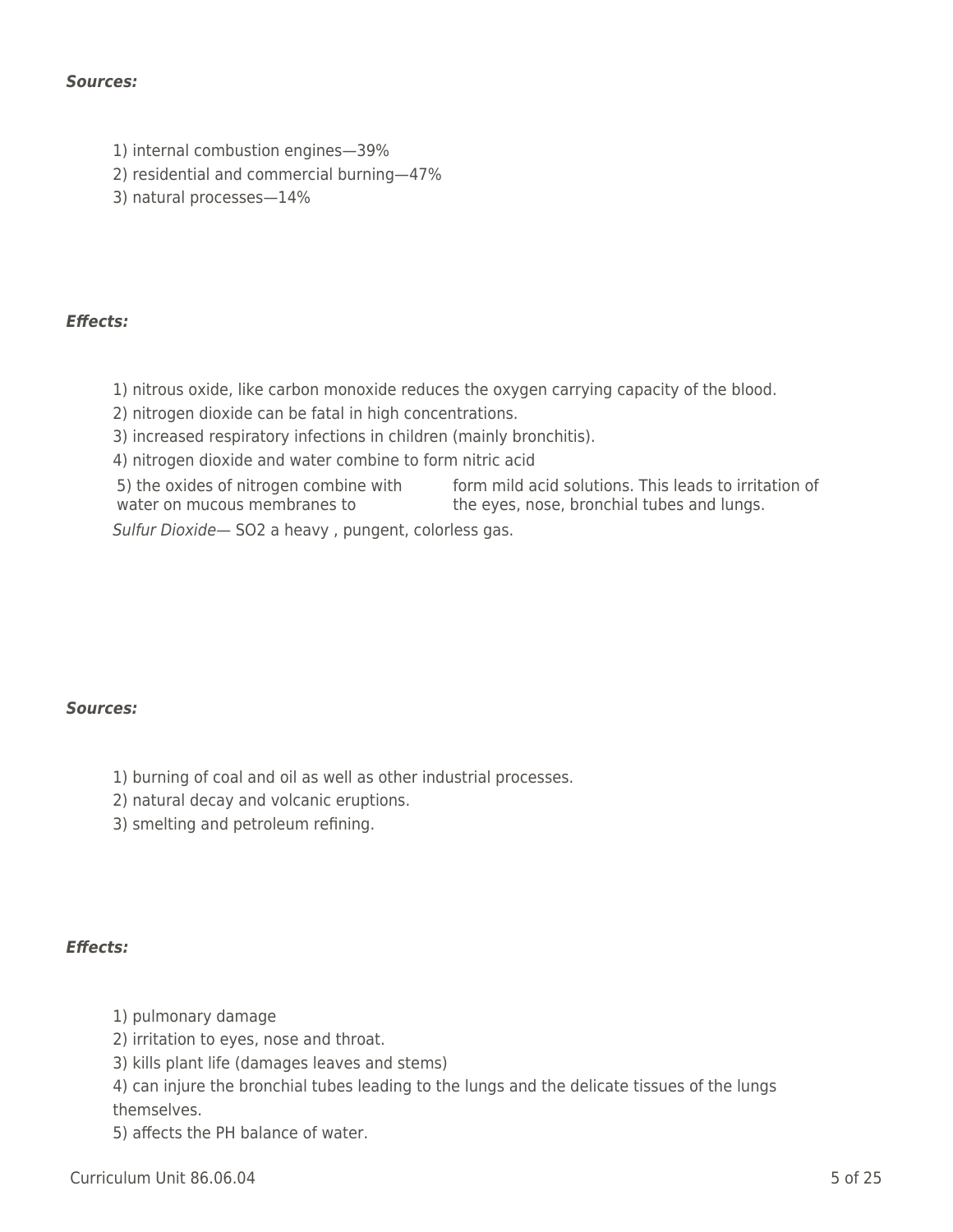6) forms sulfuric acid with water. This acid attacks metal, concrete, granite and other structural materials.

Suspended Particulates: Sources and Effects

Particulates —solid or liquid matter, including dust, smoke fumes, fly ash, mists and sprays.

### *Sources:*

1) incinerators and fossil fuel burning plants, especially coal burning operations.

2) industrial processes.

3) automobile exhaust.

## *Effects:*

1) disturbs the normal cleansing action of the lungs.

2) particles often carry or contain materials that have direct toxic effects on humans (particles often contain bacteria, viruses, sulfuric and nitric acids).

3) particles suspended in the air scatter and absorb sunlight, produce haze, reduce visibility and reduce solar energy reaching earth.

### Photochemical Smog

*Sources: Photochemical smog is secondary air pollutant produced by the chemical reaction due to the combining of hydrocarbons, carbon monoxide, nitrogen oxides and particulates. The smog making process begins when the sun's ultra-violet rays trigger a photochemical reaction between hydrocarbons and nitrogen oxides, forming a number of secondary pollutants or smog products such as ozone, aldehydes and peroxy-acynitrate (PAN).*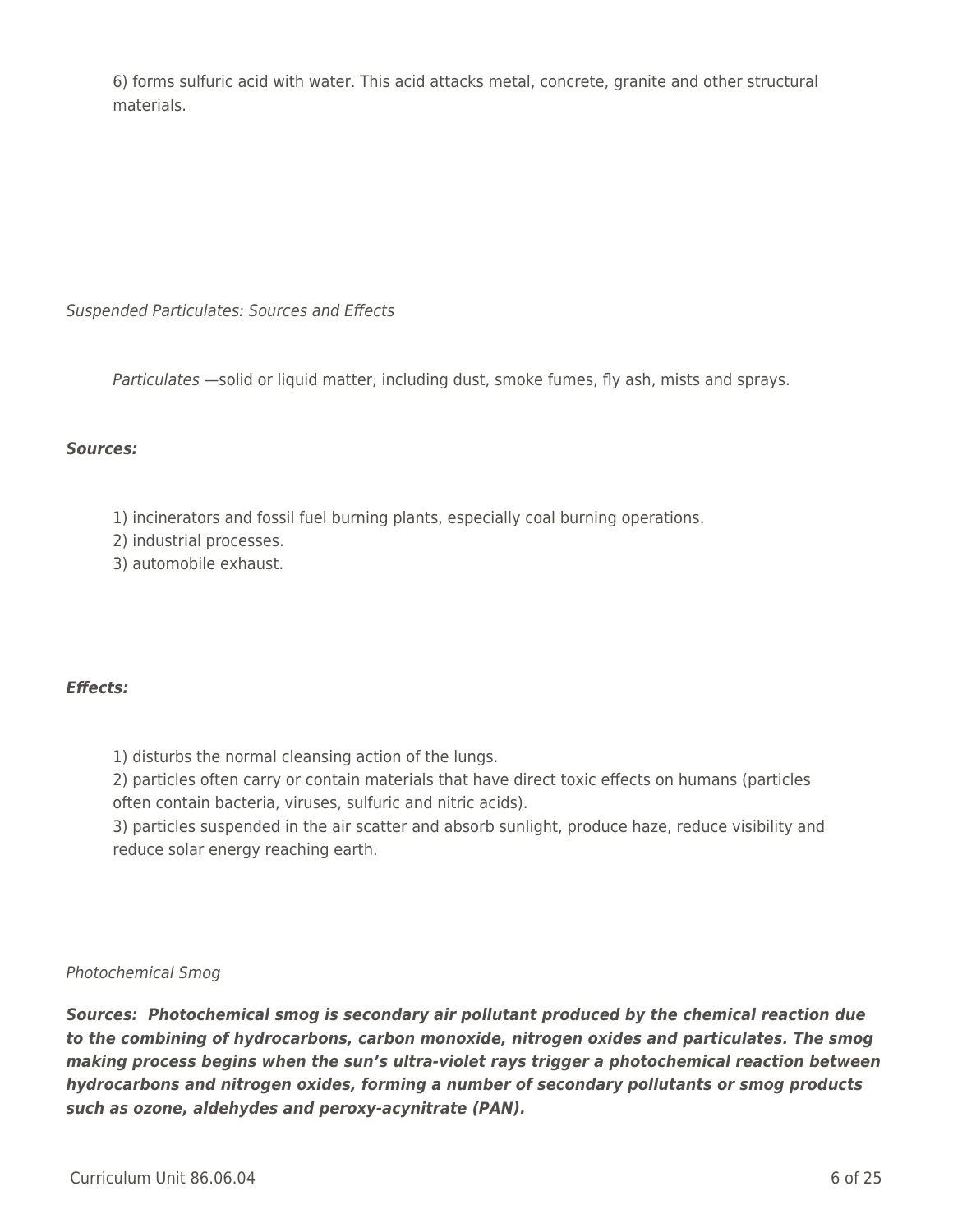### *Effects:*

- 1) ozone can cause coughing, choking, headaches and severe fatigue.
- 2) ozone can damage the leaves of plants.
- 3) PAN causes eye irritation and damages the leaves of plants.
- 4) aldehydes, with their suffocating, pungent odor, cause severe respiratory irritation.
- 5) photochemical smog with its brownish haze causes discomfort and decreases visibility.

Lead Aerosol

*Sources: tetra-ethyl lead is the anti-knock compound in leaded gasolines that is responsible for 95% of the lead aerosol in the air.*

*Effects:*

1) exposure to high levels of lead aerosols causes scarring and shrinking of kidney and liver tissue.

2) over-exposure to lead can result in peripheral nerve system damage affecting primarily motor nerves.

## **Major Diseases Related To Air Pollution**

Asthma —An attack consists of the narrowing of the bronchioles, which is caused by a muscle spasm, an enlargement of the mucous membrane and by abundant mucous secretions. Asthma can be caused by allergins of natural origin such as pollen as well as manmade pollutants.

Bronchitis and *Emphysema* —These two diseases are discussed together because they either occur simultaneously or emphysema may be the follow-up to bronchitis. In emphysema, the victim's air sacs or alveoli become enlarged and eventually break down or burst. Both bronchitis and emphysema induce shortness of breath in victims. In advanced cases victims are unable to blow out a lighted match only a few inches away from their mouths.

Lung Cancer —Cancer is produced by uncontrolled cell growth. Lung cancer is the abnormal and uncontrolled growth of cells which usually originates in the bronchial mucous membranes. A multitude of carcinogenic substances are known . The best known are the hydrocarbons which are present in the air in cities and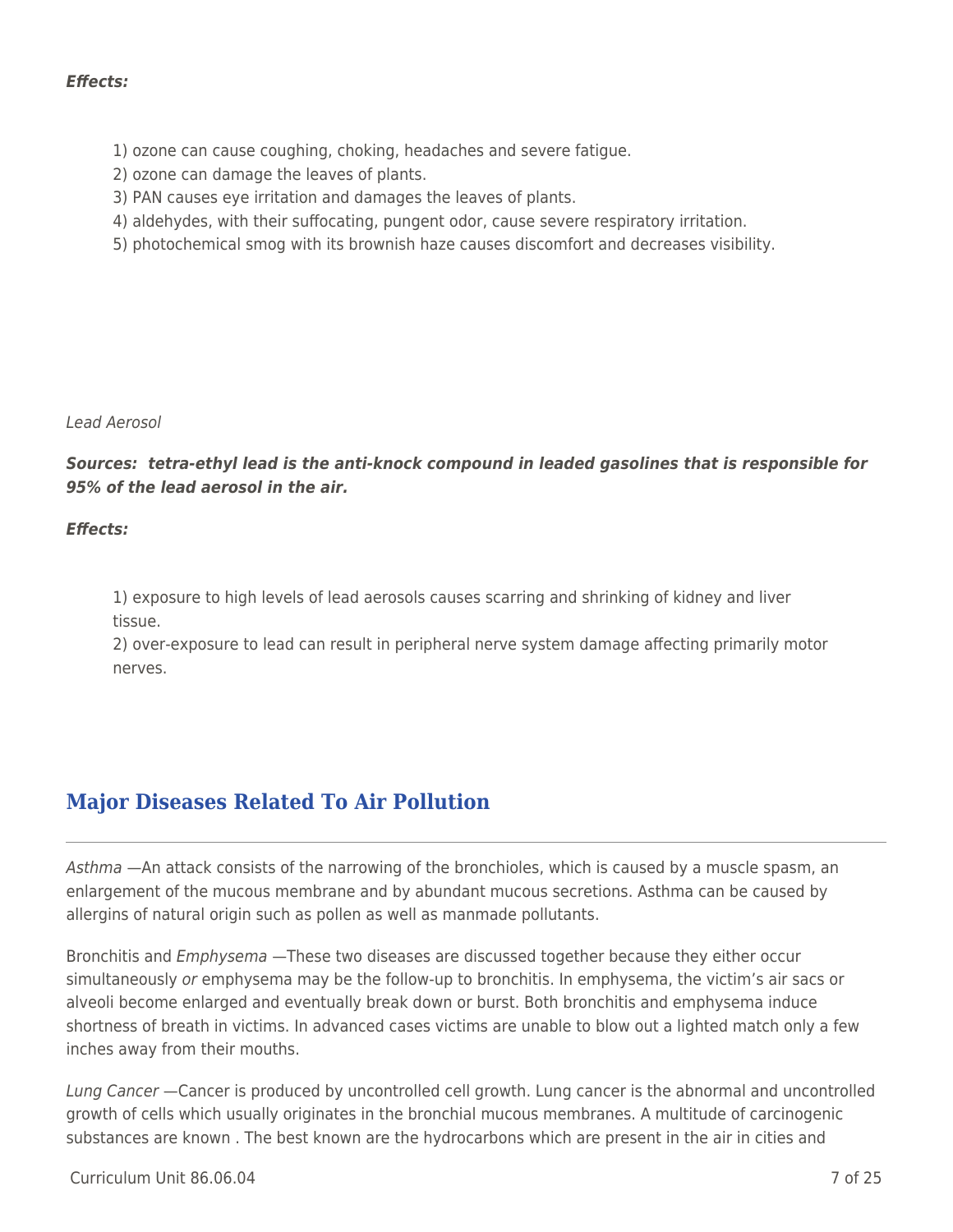# **Impacts of Air Pollution**

In all the major acute air pollution incidences recorded, effects on animals, primarily zoo or domestic animals have been reported. Dogs seem to exhibit the same symptoms of respiratory disease as do humans. The major contaminants such as the oxides and fluorides are known to be highly toxic to animals. Animals appear to be tougher than man When exposed to air borne contaminants, but there is evidence of the deterioration of livestock When exposed to photochemical smog. Studies conducted in large urban zoos demonstrate that wolves and lions developed a susceptibility to lung cancer. Fluorides have been attributed to crippling skeletal defects in cattle. Numerous instances of fluoride poisoning of livestock have been not only reported, but documented.

## Impacts On Aquatic Life

Water is considered polluted if it is not suitable for its intended utilization such as agricultural and industrial uses, recreation, propagation of fish and wildlife and domestic water supply. The natural purification process utilizes oxygen in the decomposing or breaking down of natural contaminants. Excessive amounts of organic matter will cause a decomposition process which will be absent of oxygen. This anaerobic (absence of oxygen) decomposition produces hydrogen sulfide, an offensive smelling gas.

There are generally eight categories of pollutants that can affect the aquatic life of a community. They are heat, sediments, radioactive substances, synthetic organic chemicals, plant nutrients, sewage and disease causing organisms and inorganic substances. Heat can reduce the capacity of water to absorb oxygen. Increased water temperature, caused by the introduction of water from a power generating plant or other industries can upset the ecological balance. When heated water is returned to a stream, it can raise the temperature of the cooler water a few degrees. This slight temperature change is enough to be lethal to many forms of aquatic life accustomed to a specific temperature range. Increasing water temperature also makes aquatic plants and animals grow at a faster rate. It also speeds up the use of food, rate of gas exchange and heartbeat in animals. The organisms grow faster, but do not grow as large or live as long as normally in cooler water. Many aquatic animals will not reproduce if the temperature is raised even a few degrees. Studies show that water temperature above 30°C decreases the number of diatoms and increases the number of blue-green algae. Besides the blue-green algae producing an unpleasant odor and unpleasant taste, they seem not to be a good source of food for algae-eating organisms. This type of pollution; dumping hot water into streams, lakes or rivers is called THERMAL POLLUTION .

EXCESSIVE SEDIMENT will reduce the amount of sunlight penetrating the water and will affect the photosynthesis process of green aquatic plants. These plants are necessary for oxygen production which will maintain a normal balance in the water. Many of these green plants are a necessary food source for the animal life found in the water body.

RADIOACTIVE SUBSTANCES can accumulate in living organisms, aquatic life as well as in humans when the exposure is sufficiently severe.

SYNTHETIC ORGANIC CHEMICALS include such things as detergents and cleansing agents used in the home,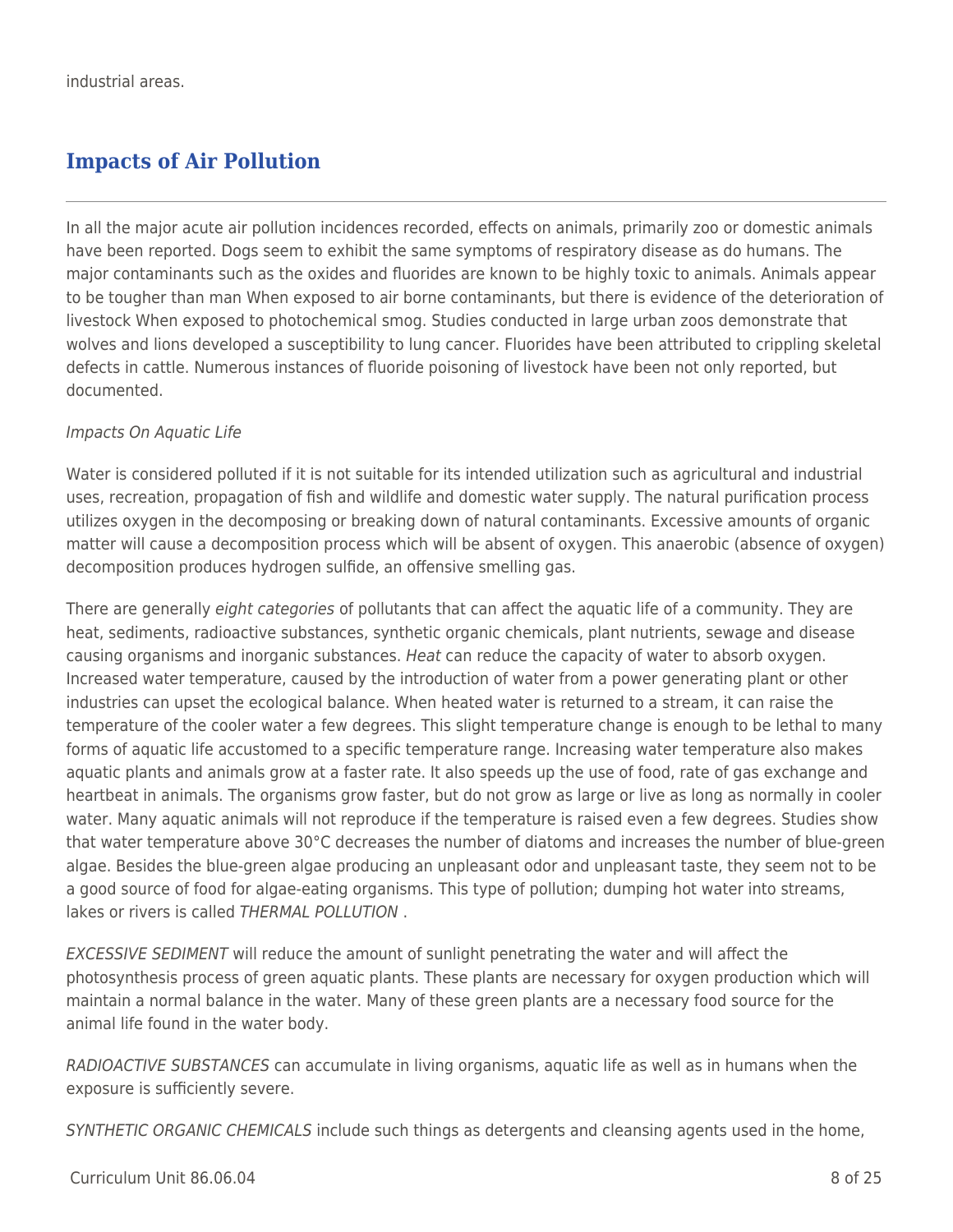synthetic organic pesticides and the residue from synthetic chemicals utilized in industrial processes. These chemicals are extremely toxic to fish and other forms of aquatic life as well as causing serious taste and odor problems.

INORGANIC SUBSTANCES include a wide variety of acids, metal salts, solId matter and various other chemical compounds. Among these materials are ammonia, arsenic, barium, boron, cadmium, chloride, chromium, copper, fluoride, iron, lead, manganese, nitrates, nitrites, phosphorus, selenium, silver, sulfates and zinc. Pollution by these substances is a result of oil field activities, mining processes, manufacturing processes and agriculture.

### Impacts On Plant Life

Plants are the means by which the sun's energy can serve all animals, especially man. The plants maintain the oxygen content of the air and provide the basic habitat and food for man and animals. In any ecosystem, the plants, animals and microorganisms exist in a state of interaction and coexistence. This interaction is subject to physical and chemical inputs as well as climate. Plant life is much more sensitive to air pollution than animal life. And many times plants are used to gather new data about air contaminants because of this sensitivity. Among the pollutants that can harm plants are sulfur dioxide, hydrogen fluoride, and ethylene. Some plant damage is caused by the contaminants in photochemical smog as well as by ozone.

Air pollution determines where certain types of vegetable crops can be raised. Every urban area in the United States experiences vegetative damages from air pollution, especially the farming industry in New Jersey, California and parts of Florida. Substances generated by combustion often react with sunlight and moisture to form the oxidant called PAN, which has been identified as the cause of death of plants and trees along California highways. PAN is extremely toxic to many forms of farm produce. Damage to vegetation as a result of air contaminants is so severe that commercial and non-commercial production of crops and forests in many areas has been jeopardized and in some areas discontinued.

## **Methods of Controlling Air Pollution vs Economic Considerations**

The principal reason for controlling pollution is to protect human health and the ecological balance of man's life-support systems. Innumerable other benefits can result from clean-up measures, i.e., financial savings, more efficient productivity and aesthetic effect. All arguments against pollution controls are reduced to the money factor. WE CANNOT AFFORD CLEAN AIR; IT COSTS TOO MUCH. Electric utility spokespersons maintain that the cost of adequate filtration of smokestacks is too high. They claim the public won't stand for the additional cost of electricity. Yet this same public pays regular increases of its utilities bills, for whatever reasons. The auto makers argue that the car-buying public won't accept the cost of too many emission control devices on new car prices. Yet, the consumer pays time and time again for yearly model changes and frivolous gadgets like hidden headlights, vinyl tops and recessed windshield wipers. We all pay for air pollution. We pay in human life and the destruction of all other life on the earth. Even though we know that air pollution shortens the life span of every living thing that requires air to breathe, these facts seem to have little impact as compared to the money cost factor. For example, life insurance companies have statistics comparing the life expectancies of urban and rural dwellers. The individual who lives and works away from urban centers has a longer life expectancy. One primary reason being the urban dweller s poorer quality of air. The total cost to the nation is billions and billions of dollars.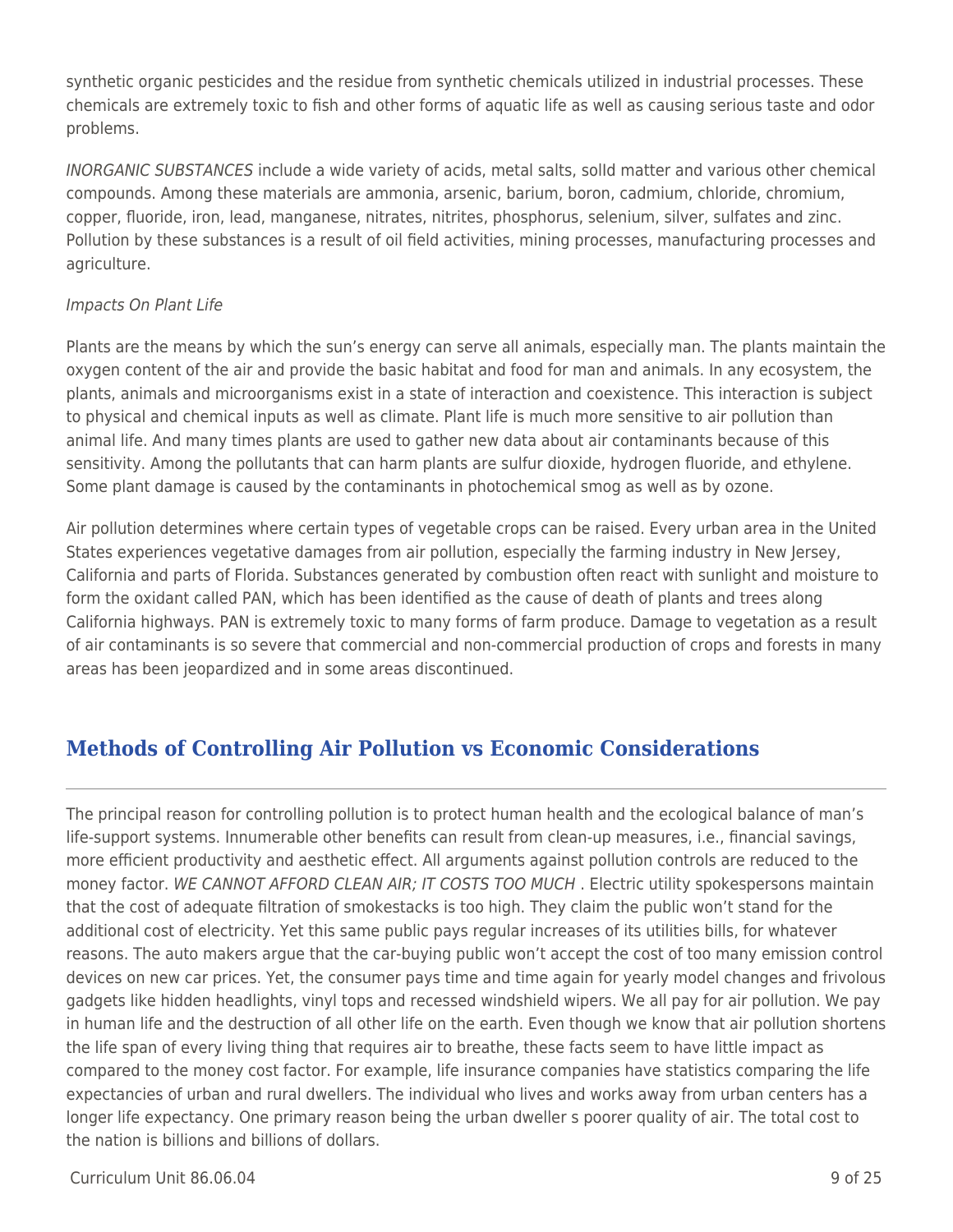## Steps Toward Control

We find many different kinds of processes being studied, experimented with or employed in attempts to clean up air pollution caused by industry, power generating plants, space heating and refuse disposal activities. The four major types of control devices are filter bag systems, cyclone treatment, electrostatic precipitators and scrubber systems. Other processes are being studied and tested for the removal of sulfur oxides from smokestack emissions. Tall smokestacks do not reduce the emission of pollutants, but they do reduce the concentration of pollutants at ground level. During the 1960's, the average height of smokestacks for power generating plants was about 240 feet. Today, the average height of these stacks is well over 600 feet with many as high as 1,000 feet or more. Still, this sort of measure, at the most, can only be considered as a sort of interim step or partial solution.

Some cities, like Los Angeles, have banned all backyard incinerators and have laws that require apartment house incinerators to include wet scrubbers on their smokestacks for reduction of particulate emission. Many big cities still dispose of garbage by burning it in huge incinerators. Incinerators can be built that will completely burn the garbage and emit little, if any, contaminants into the air. However, most cities lack such units.

### Considerations

Many considerations must be investigated and implemented if quality air is to become a reality again. Among these considerations are the following:

1) more research and development should be undertaken for alternative processes that are nonpolluting.

2) development of new pollution control equipment and technological information for industrial emissions should be encouraged and supported.

3) low cost pollution control equipment should be developed for small industries.

4) research and development on new methods of removing sulfur oxides from smokestacks should be undertaken and/or increased.

5) continued study of the use of alternative fuels that will reduce emissions should be encouraged, while modifying existing power plants whenever feasible.

6) new effective and more efficient combustion processes with minimal pollutant emissions should be promoted.

7) research and development of energy sources such as hot water, hot air, solar power or steam for space heating needs.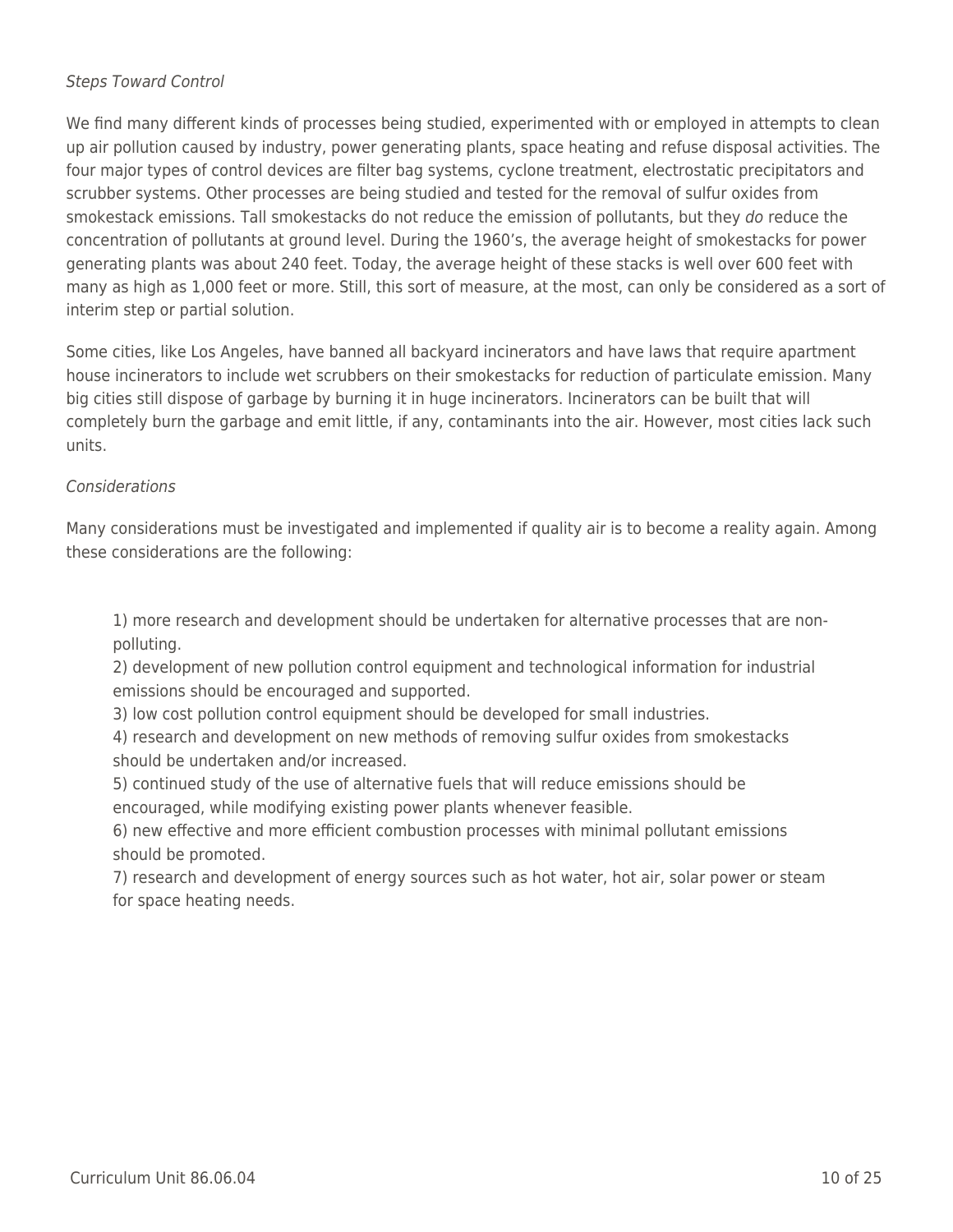## **Summary**

All of the major cities of the United States and most of the major cities worldwide have serious air quality problems. The air pollution problem arises from rapidly increasing auto,truck and bus traffic as well as burgeoning industrial development. many valleys, small towns and suburban communities are made vulnerable to such pollution because of natural air inversion. There is abundant evidence that the levels of air pollution in these major cities present serious health problems as evidenced by the increasing rates of emphysema, chronic bronchitis, and respiratory disorders in city dwellers and from experimental data on laboratory animals exposed to ambient air pollution.

# **Update**

Solar and geothermal energy are being studied and experimented with as non-polluting energy sources for the future because it has become apparent that attaching soot precipitators to industrial chimneys or exhaust converters to gasoline engines is not enough. Researchers must think in terms of new kinds of fuels, new methods of producing energy and possibly a system of rationing the use of energy and natural resources. Industrial giants geared to petroleum production, the manufacture of automobiles and the building of highways offer tremendous resistance to such changes. They persist in wasteful practices.

## **Activities For Classroom Discussion**

1) Distribute copies of The Parable of Malengo . Read the parable aloud with the students having each student, having each student read a paragraph. This activity can serve as an introduction to the subject of air pollution. Introductory activity I.

2) Introductory Activity II . Magazine pictures showing temperature inversions, smog, smokestacks belching smoke, cars jamming highways emitting toxic gases, etc., may be posted on a bulletin board or distributed after reading and discussing The Parable of Malen go. 3) Sample Dust Particles and Particulate Matter . Cover microscope slides with a thin layer of vaseline, which will act as a non-drying adhesive. Place the slides in different locations around the room; near air vents, on the window sills, on the floor, suspended from the ceiling at graduated heights. Make charts as to the areas of greatest concentration of dust and other particular matter. Place sheets of white paper under each slide for better viewing.

4) Monitor Smokestacks. Have the students bring in kite from home. Attach to each kite a strip of paper or gauze covered lightly with vaseline. Find a major source of pollution such as a smokestack of an industrial plant, school, apartment or hospital. Instruct the students to fly their kites nearby. Each student should be assigned a specific spot from which to fly his kite. Students should fly their kites at different heights and at different distances from the source of pollution. Amounts of pollution should be determined and compared from spot to spot. This will enable students to learn whether or not weight of particulates has any bearing on distribution. 5) Monitor Home Furnaces . Have the students bring in some dirty furnace filters in order to demonstrate the presence of dust and particulates found in the air of the home. Instruct the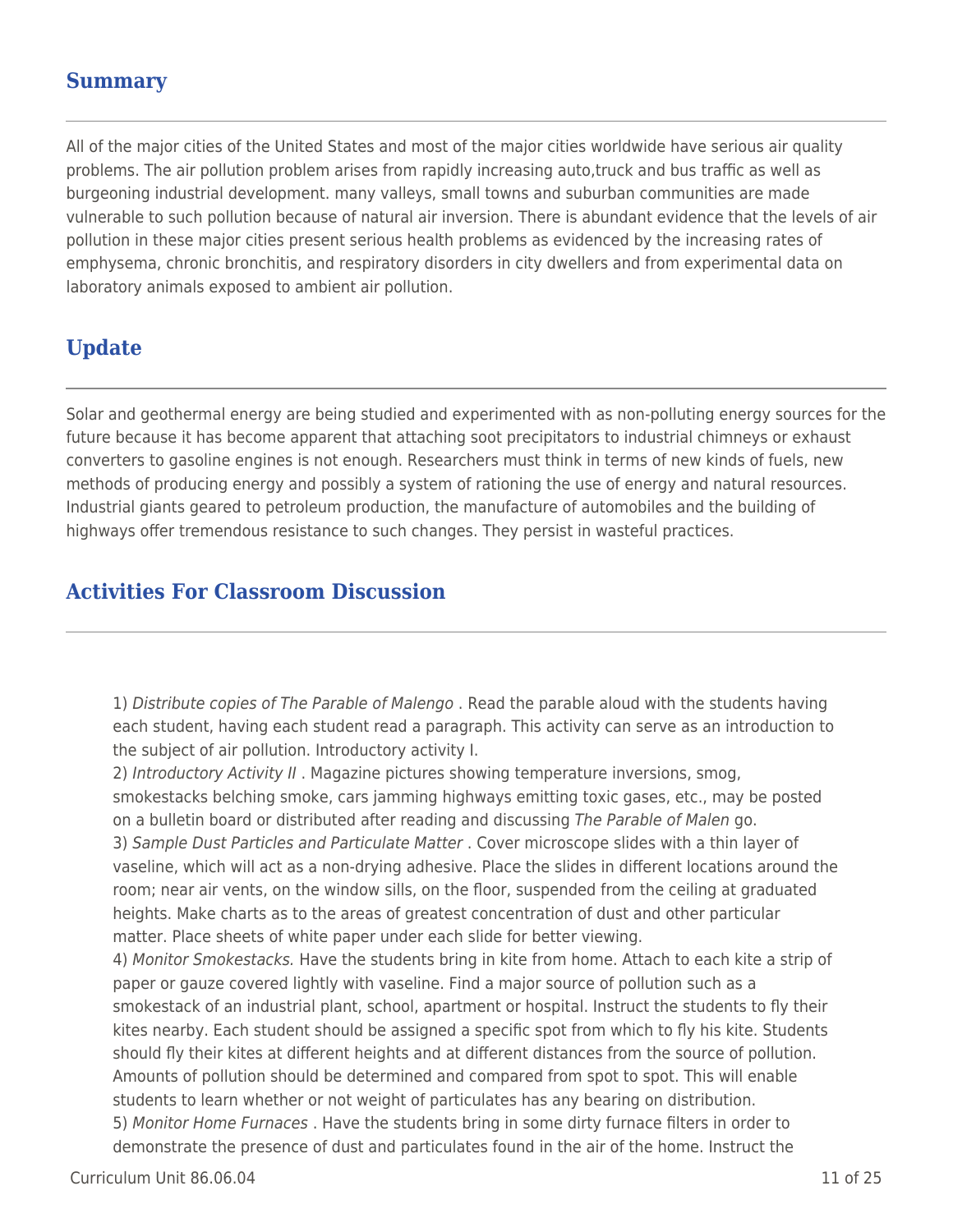students to prepare glass slides covered with vaseline. Shake the filters over the slides. Under the hand lens or microscope, have the students classify particulates according to size, shape and color.

6) Study Pollution From Coal Combustion . This activity can be done using a piece of soft coal, a piece of hard coal, or both. Have the students pulverize the coal to facilitate burning. Hold a vaseline coated slide over the burning coal. The coated slide will be able to pick up any particles emitted by the combustion. This is an excellent activity to illustrate the fact that combustion is the basic source of pollution.

7) Show Damage to Plants . Certain particulate matter can clog up the openings or stomata of leaves of green plants. This clogging will impair or restrain water vapor and other gases from moving in and out of the leaf, particularly carbon dioxide and oxygen. Use vaseline to coat some of the leaves in order to demonstrate the clogging of the leaf pores. Coat both the topside and the underside of the leaf with vaseline. Have the students compare the coated leaves with the uncoated leaves of the same plant over a period of time. A variation of this activity would be to coat all the leaves of a plant and then compare it to a similar plant with uncoated leaves over a period of time.

8) Study The Effects of Sulfur Dioxide On Plants . Using one plant per student, have half the group place their plants in plastic bags, one plant per bag. Have the other half of the group place their plants on a shelf or ledge in the room. Measure out 2 grams of sodium sulfite for each plant placed in the plastic bags. Put the sodium sulfite into a small container. Then place the container in the bag with the plant. One container per bag. The sulfur dioxide can now be made by adding some sulfuric acid to the sodium sulfite. CAUTION : THESE TWO CHEMICALS SHOULD BE MIXED ONLY ON A CLOSED CONTAINER. DO NOT BREATHE THE SULFUR DIOXIDE FUMES .

After the acid is added, *Quickly* seal the bag with tape or a wire tie. Use the non-bagged plants to control the experiment. Observe and record the appearance of each plant for two or three days. Exchange data with students who used the same types of plants. Then Compare data with students who used different types of plants. Compare differences in plants with thick, waxy leaves and those with long, thin leaves. Compare young plants with older plants. Record and discuss differences.

9) Study The Pollutants We Inhale . Have students construct a mini-lung model to determine the types and amounts of pollutants inhaled from our immediate surroundings. To construct a minilung model, students will each require the following materials:. one empty half-gallon carton, vaseline, one single edge blade, a medium-sized nail, two plastic soda straws, two small balloons (1-1 1/2 in. diam.), string, plastic wrap, contact cement. To construct the model, open the spout end of the carton wide so as to allow for working inside. Cut a window in one side of the carton (3"x3"). Using the nail, punch two holes side-by-side in the bottom of the carton and push a soda straw through each hole. Working through the window and/or the open end of the carton tie a balloon around the end of each straw. Be sure to coat the in- side of each balloon lightly with vaseline. This can be done-by turning the balloon inside out to coat it then reverse it to place it on the end of the straw. Adjust the straws so the balloons appear in the window. Glue plastic wrap over the window and reinforce with masking tape. Glue the spout end closed and reinforce with masking tape also. For additional sealing to insure an airtight unit, put glue around the holes in the carton where the straws protrude. Allow the mini-lung to dry thoroughly. To operate, squeeze the sides in. The balloons deflate with pressure and inflate when released. Have students activate their models in the classroom, in the hallways and in the teacher's lounge, if there is smoking allowed in the lounge. After activating the model at various sites, have the students remove the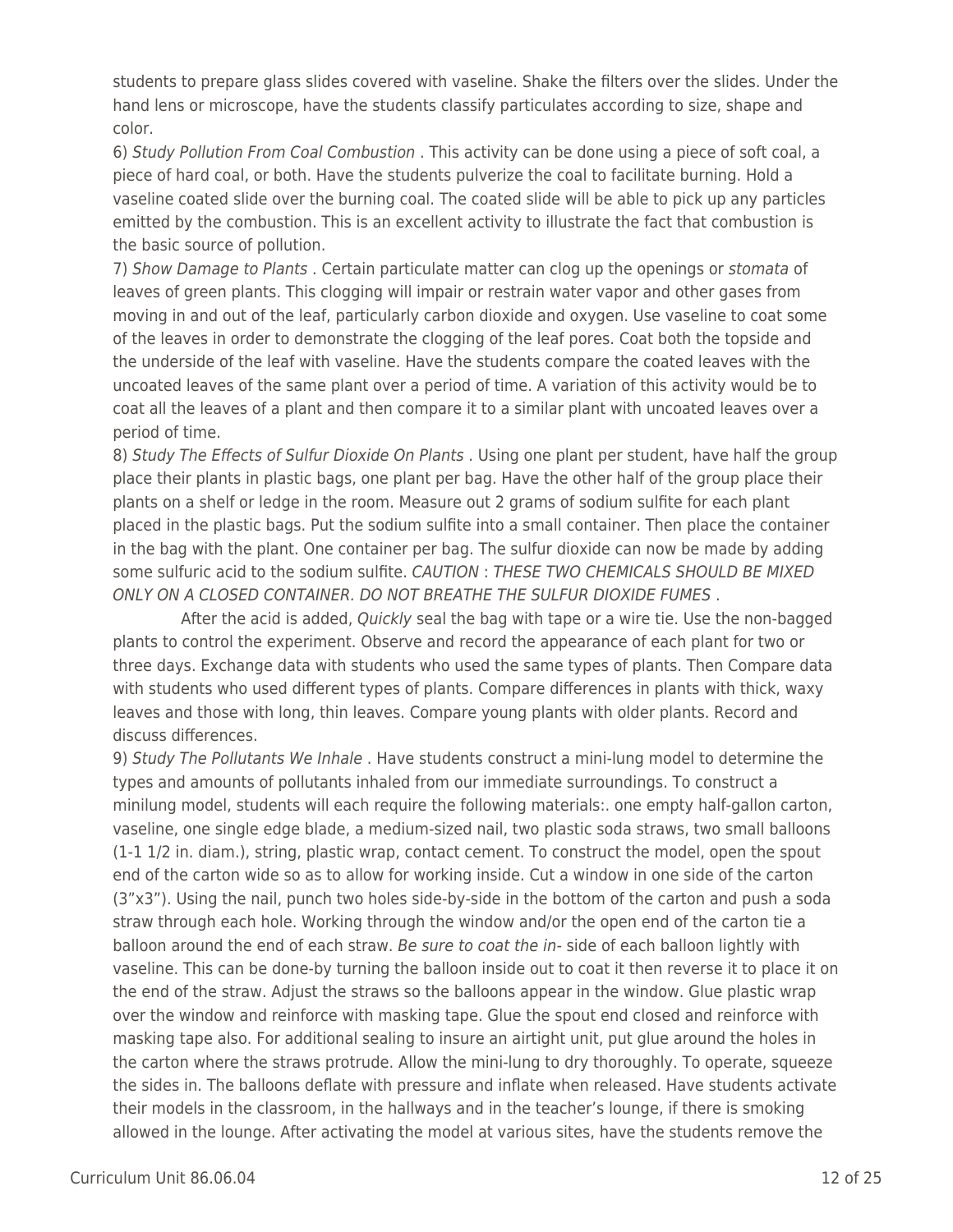balloons. After removing the balloons, have the students cut them open and examine the inner walls of the balloons with a hand lens or under the microscope to determine the types, size and amounts of particulates that would be inhaled by them during an average school day.

## **Air Pollution Pre-Test**

# WHAT'S YOUR AIR POLLUTION I.Q.?

True False

| 1. Air pollution is harmful only in cities.                                                           | ()()    |
|-------------------------------------------------------------------------------------------------------|---------|
| 2. Air pollution is worse in big cities than small ones.                                              | ()()    |
| 3. Nationwide, automobiles are the major source of air pollution.                                     | ()()    |
| 4. Smog is a problem only in Los Angeles.                                                             | ()()    |
| 5. Inversions-in which air at ground level is trapped by warmer air above-come from air<br>pollution. |         |
| 6. Chronic respiratory diseases are aggravated by air pollution.                                      | ()()    |
| 7. Air pollution affects only the respiratory system.                                                 | ()()    |
| 8. Air pollution can kill.                                                                            | ()()    |
| 9. When the plume from a smokestack is white, no pollution is coming out.                             | ()()    |
| 10. Air pollution is expensive.                                                                       | ( ) ( ) |
|                                                                                                       |         |

## **Answers and Comments To Air Pollution Pre-Test**

COUNT 10 YOU'RE WELL INFORMED 100 FOR EACH CORRECT GOOD, BUT TRY AGAIN 80-90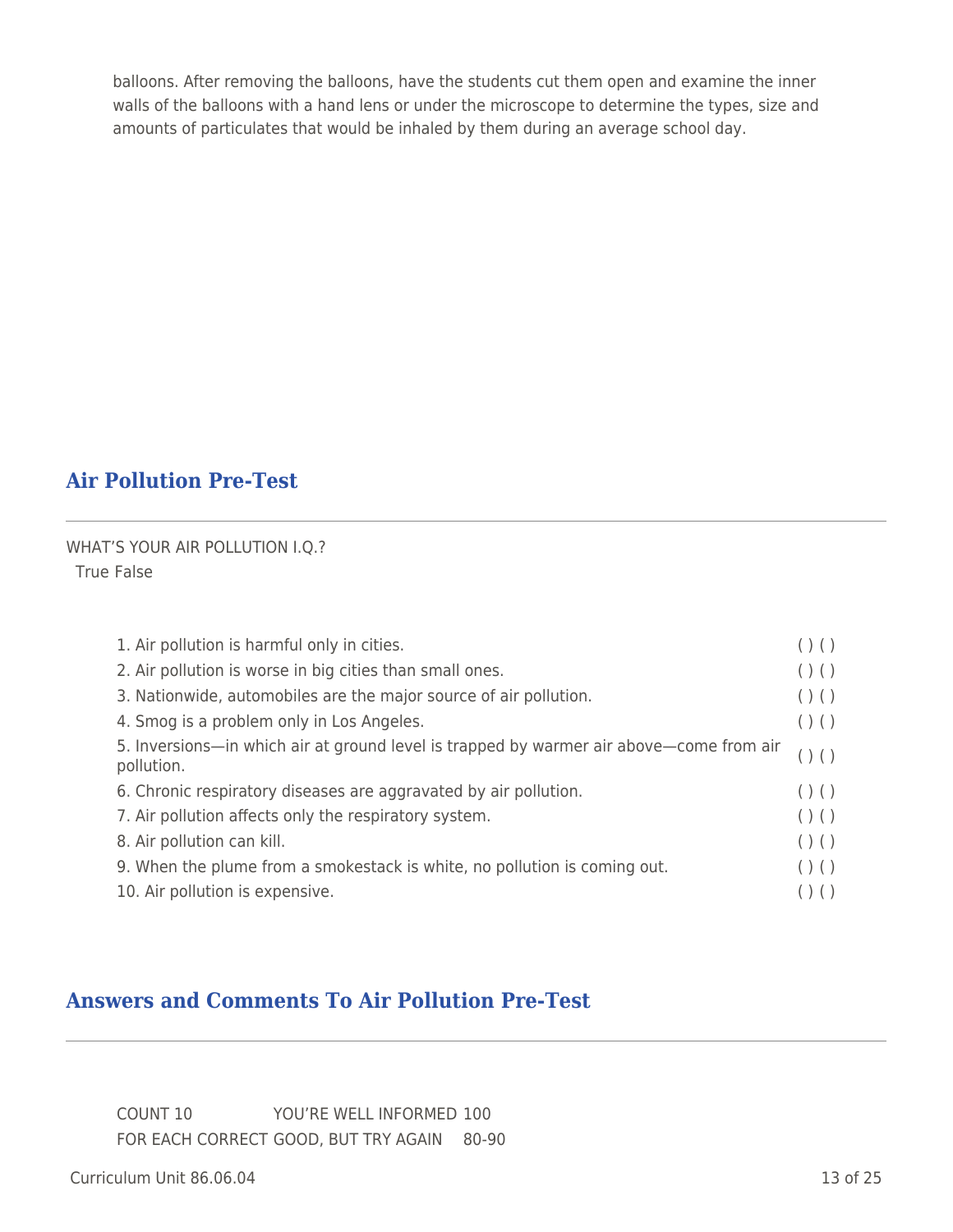| <b>ANSWER</b> | WHAT YOU DON'T KNOW under                                                                                   |                                                                                                                                                                                                                                                              |  |
|---------------|-------------------------------------------------------------------------------------------------------------|--------------------------------------------------------------------------------------------------------------------------------------------------------------------------------------------------------------------------------------------------------------|--|
|               |                                                                                                             | <b>MAY HURT YOU 80</b>                                                                                                                                                                                                                                       |  |
|               | <b>False True</b>                                                                                           |                                                                                                                                                                                                                                                              |  |
| ( )<br>(X)    | 1. The air carries pollution far beyond<br>the city. So do automobiles and out-<br>of-city factories.       |                                                                                                                                                                                                                                                              |  |
| ( )           | (X)                                                                                                         | 2. Although special circumstances cause<br>exceptions, pollution generally increases with<br>population.                                                                                                                                                     |  |
| ( )           | (X)                                                                                                         | 3. Industry, power plants, space heating, and<br>refuse disposal follow far behind, in that order.                                                                                                                                                           |  |
| ( )<br>(X)    | 4. Los Angeles-type smog forms in<br>many places- wherever automobile<br>exhaust is acted upon by sunlight. |                                                                                                                                                                                                                                                              |  |
| ( )<br>(X)    | 5. Inversions occur naturally. They do<br>keep pollution from being dispersed,<br>however.                  |                                                                                                                                                                                                                                                              |  |
| ( )           | (X)                                                                                                         | 6. Studies indicate that pollution worsens these<br>diseases and brings more deaths from them.                                                                                                                                                               |  |
| (X)<br>( )    | 7. Among other things, air pollution<br>can aggravate existing heart<br>conditions.                         |                                                                                                                                                                                                                                                              |  |
| ( )           | (X)                                                                                                         | 8. In a number of famous long-lasting<br>inversions, pollution brought death to many<br>people.                                                                                                                                                              |  |
| ( )<br>(X)    | 9. Many polluting gases are colorless<br>and many polluting particles are<br>white.                         |                                                                                                                                                                                                                                                              |  |
| ( )           | (X)                                                                                                         | 10. The government estimates that air<br>pollution damage to animals, crops, paper,<br>cloth, rubber, leather, and stone costs each<br>man, woman, and child in the U.S. \$65 a year.<br>That's a lot to pay for something you don't<br>even want, isn't it? |  |

## **The Air we Breathe: A Parable**

( Use this parable as an introduction to the subject of air pollution .)

Once there was a beautiful little country named Malengo. On one side of Malengo, the sea spread out, providing white sandy beaches for children to run on and white-capped blue waves for children to laugh in and a wide expanse of ever-moving blue that quieted restlessness.

On the other side of Malengo, the mountains reached the sky. Their blue sides stood tall, capped by snow hats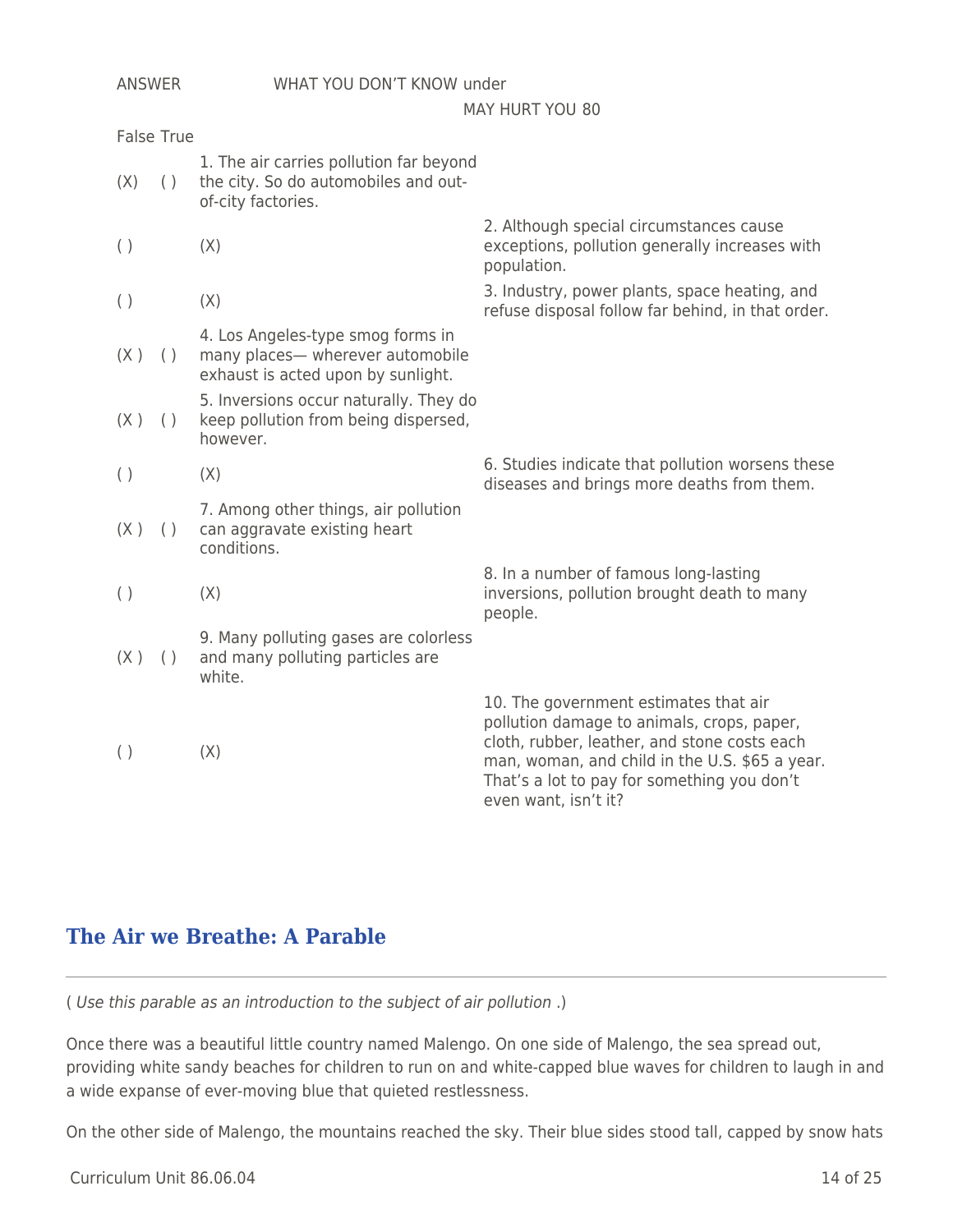so beautiful that women copies them, making white knit hats for the children.

Malengo was a country of farmers, and the farms spread out in the valley and along the foothills, making beautiful checkered patterns of brown and yellow and green. Every farmhouse was surrounded by trees—shade trees and flowering trees and fruit trees of every kind. In between the fields and along the roads, more trees grew.

And the flowers, such beautiful flowers you have never seen. Dainty wild flowers strewed themselves

"But other people do. You could sell them to other countries and get rich.''

"Get rich? What is rich? Why should we get it''

The man snorted again. "You are clods,'' he said. "Dull, backward clods. I'll not waste any more time in such a backward country.'' He rode off through the mountains and was never seen again.

But people were no longer happy. "We need factories. We need cities,'' they said to each other. "We need to get rich, whatever that is.'' So they sent a delegation through the mountains to their neighboring country to find out about cities and factories and getting rich. The delegation brought back experts, who immediately started bossing.

The experts took the farmers from their fields and se them to work building a city along the beach. House after house was built, then factory after factory. Then the experts made everyone move into the city. The children cried, for there were no trees to climb in the city. The women cried, for there were no flowers in the city. The men even cried, for they could no longer work their own fields and watch their own crops grow.

But the experts reassured them. "You will like the city. You can work in the factories. You can plant new trees and new flowers.'' And so they did, but there weren't as many trees and flowers.

The experts divided up the work. Some men still farmed, but now they farmed much more land. At the bidding of the experts, they cut down trees to make bigger fields to grow more crops.

The trees were used in the factories and homes for heat and energy, and black smoke began to fill the sky. The factories started turning out shoes by the thousands, and dumping leftover leather and chemicals into a river that flowed to the sea.

Other factories started making clothes, and the air soon had a perpetually sour smell.

Delegations of salesmen took the shoes and clothes through the mountains and sold them. They brought back automobiles, which were then the newest fad in the neighboring country.

Soon every family had an automobile. And every Sunday, every family got in its automobile and rove, bumper to bumper, up into the mountains over a new road the experts had said they needed, in order to get some fresh air.

Soon the trees were all gone and there was no wood to burn. "We need coal,'' said the experts, and they began looking for coal. They found it in the foothills. They brought in huge machines that tore up the earth and took out the coal. They took the coal in the city, and as it burned in all the factories and homes, the air got blacker and blacker.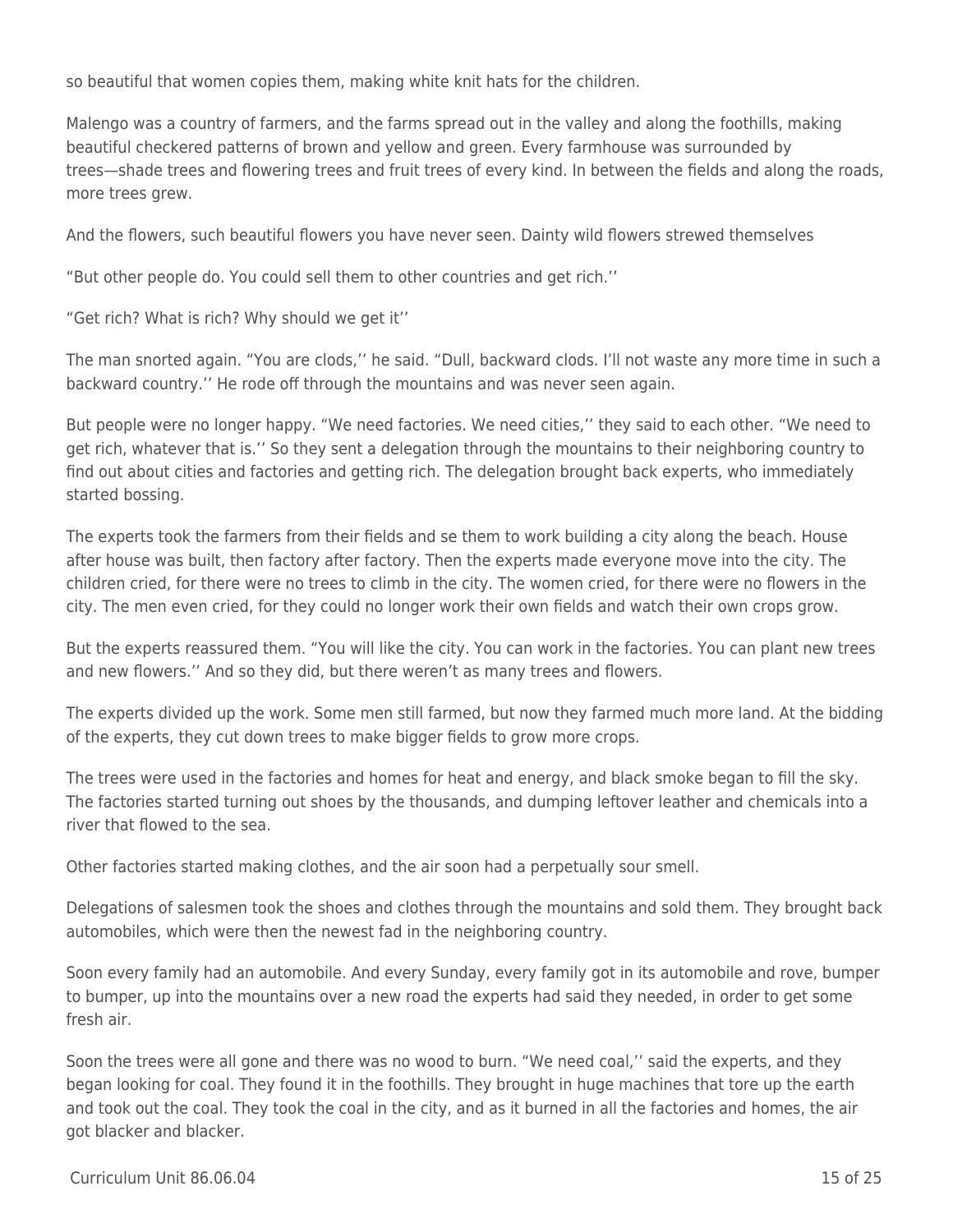"Let's start using electricity,'' said the experts. So a power plant was built and power lines were stretched everywhere in the city. And air got blacker and blacker.

"Let's build our own automobiles,'' said the experts. So another factory was built. And the air got blacker and blacker across the shady places, and bold wild flowers captured the sunny meadows. And the people were happy, very happy, in their beautiful little country.

But one day, a stranger came to Malengo. He wore a fancy vest and a high top hat, and he rode a prancing steed.

"What a dull, backward country you have,'' he mocked. "All you do is farm. Where are your cities and factories? Don't you make anything?''

"We make our own clothes and our shoes. We make butter and cheese. We make delectable pies and cakes and soups. We make our own houses.''

"No, no! That's not what I mean. Don't you make buggies to go riding in?''

"Why should we?'' We have good strong legs. We can walk.''

He merely snorted. "In a factory you could make hundreds of shoes in a day, or hundreds of dresses, or 50 buggies.''

"Why should we? Everyone already has shoes and clothes, and we don't need buggies.''

Some days, the wind blew in from the sea, instead of out to the sea. On those days, the black air just hung over the city. People coughed and their eyes watered, but no one paid any attention.

People began coming in from the neighboring country, because Malengo was now such a prosperous country. They brought more automobiles. They built more houses and more factories.

So many people came that all the farmland was bought so people could build houses and factories on it. Now the people of Malengo had to buy all their food from the neighboring country. Food became very expensive. The air got blacker and blacker. But no one paid any attention.

Then, for three weeks straight, the wind blew in from the sea. The black air hung over the city. People wheezed and coughed, and their eyes watered. The black air got thick with grime. Dogs began to die. Old people died , too, and sick people. No one knew why. No one tried to find out why.

Finally, the wind shifted. The black air blew away. Everyone breathed deeply and smiled. A few more old people died, and a few more sick people. But no one paid any attention.

More houses were built, and more factories. The power plant had to expand. Trains were built to cross the mountains, and they made the journey many times a day. Then an airport was built and jets began flying in and out.

Again, the wind blew in from the sea, this time for 48 days. The people coughed and wheezed, and their eyes watered. Dogs died. Old people died, and sick people. Then the children began to die. But no one knew why. The black air hung like a pall, poisoning everything. Trees and flowers died, even weeds, and finally everyone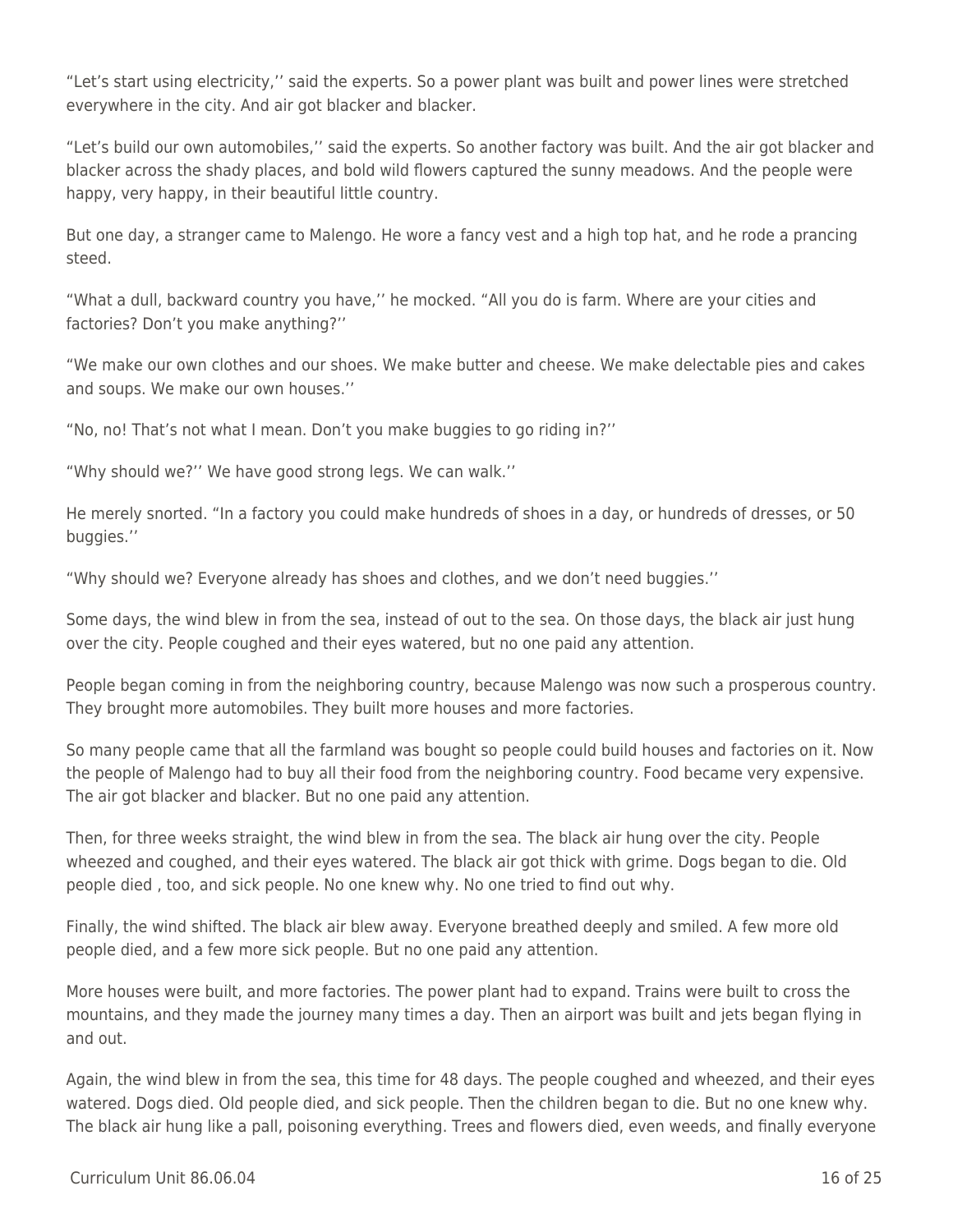died, every single person in Malengo.

Then the wind changed, blowing the black death away. But now people were afraid to go to Malengo. No one even went in to bury the dead. And so the country sat there, silent. The factories had stopped. The homes were silent. Nothing moved.

In the silence, the thick, thick silence, thing began to grow—grass and weeds and tree seeds. Once more dainty wild flowers strewed themselves across the shady places and bold wild flowers captured the sunny places. Threes burst up through cracks in the concrete. Vines began growing up walls. Bodies decayed and enriched the earth. Rabbits came, and birds, and many other animals. But still, people were afraid to go to Malengo. They didn't know why the black death had come or when it would come again. To them Malengo was a cursed place, a place of mystery and doom, a monument of death.

\* \* \*

It could happen, you know. Part of it has already happened. Old people and sick people have died. Dogs and cats have died. So have flowers. Someday, all of us could die. The only difference is, we know what causes the black smoke. But, do we care?

# **Average air pollution levels**

| State           | City               | particles/cubic sulfur dioxide<br>metre of air | Micrograms of Micrograms of<br>cubic metre of air |
|-----------------|--------------------|------------------------------------------------|---------------------------------------------------|
| Alabama         | Montgomery         | 61                                             | 5                                                 |
| Arizona         | Phoenix            | 135                                            | 10                                                |
| California      | Los Angeles        | 133                                            | 14                                                |
|                 | San Francisco      | 52                                             | 8                                                 |
| Colorado        | Denver             | 152                                            | 28                                                |
| Connecticut     | New Haven          | 89                                             | 40                                                |
| Florida         | Miami              | 68                                             | 5                                                 |
|                 | St. Petersburg     | 43                                             | 16                                                |
| Georgia         | Atlanta            | 79                                             | 22                                                |
|                 | Savannah           | 65                                             | 7                                                 |
| Hawaii          | Honolulu           | 41                                             | 12                                                |
| <b>Illinois</b> | Chicago            | 144                                            | 73                                                |
| Indiana         | Evansville         | 70                                             | 19                                                |
|                 | Indianapolis       | 86                                             | 11                                                |
| lowa            | Des Moines         | 95                                             | 7                                                 |
| Kansas          | Kansas City        | 133                                            | 8                                                 |
|                 | Wichita            | 76                                             | $\overline{7}$                                    |
| Kentucky        | Covington          | 90                                             | 19                                                |
| Louisiana       | <b>Baton Rouge</b> | 68                                             | 10                                                |
|                 |                    |                                                |                                                   |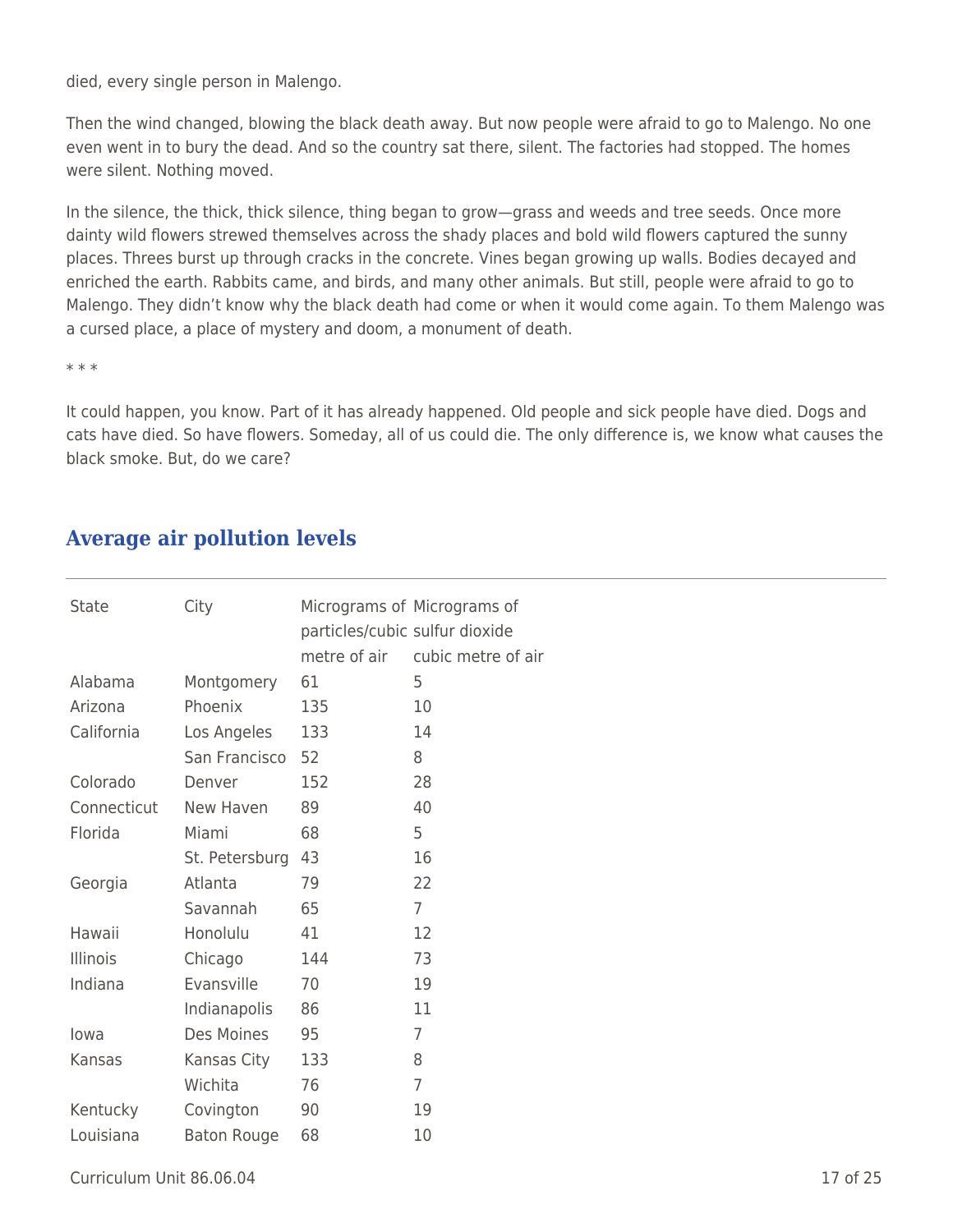| Massachusetts Worcester                |                                  | 138 | 45             |  |
|----------------------------------------|----------------------------------|-----|----------------|--|
| Michigan                               | Detroit                          | 121 | 12             |  |
| Minnesota                              | Minneapolis                      | 61  | 23             |  |
| Missouri                               | St. Louis                        | 109 | 28             |  |
| Nebraska                               | Omaha                            | 112 | 13             |  |
| New Mexico                             | Albuquerque                      | 90  | 5              |  |
| New York                               | Rochester                        | 82  | 22             |  |
|                                        | North Carolina Winston-Salem 115 |     | 12             |  |
| Ohio                                   | Akron                            | 104 | 31             |  |
| Oklahoma                               | Tulsa                            | 52  | 5              |  |
| Pennsylvania                           | Philadelphia                     | 115 | 54             |  |
|                                        | Scranton                         | 211 | 30             |  |
|                                        | York                             | 92  | 12             |  |
| Tennessee                              | <b>Memphis</b>                   | 89  | $\overline{7}$ |  |
| Texas                                  | Forth Worth                      | 73  | 5              |  |
|                                        | Pasadena                         | 83  | 5              |  |
| Virginia                               | Norfolk                          | 75  | 30             |  |
| Washington Seattle                     |                                  | 58  | 24             |  |
| West Virginia Charlestown              |                                  | 130 | $\overline{7}$ |  |
| Wisconsin                              | Madison                          | 64  | 12             |  |
| *Microgram is one-millionth of a gram. |                                  |     |                |  |

## **AIR POLLUTION EMERGENCIES**

### **What is the New Index?**

It's a report of the level of certain air pollutants (in winter, average levels of sulfur oxides and particulates; in summer, particulares and peak levels of oxidants) measured during the preceding 24 hours, plus an air pollution "forecast'' for the following day. The index was developed by the Connecticut Department of Environmental Protection (DEP) in cooperation with the state's news media and the Christmas Seal/Lung Association to provide a uniform method for reporting air pollution levels.

### **How Do Your Read the New Index?**

The index is based on the Federal Health Standards set by the U.S. Environmental Protection Agency. It reports micrograms of pollution per cubic meter of air in four stages: (figure available in print form) What to do if heavy air pollution is forecast

If there's danger of an air pollution episode, the following precautions ar recommended:

- 1. Curtail physical activity, both indoors and outdoors. (The most active you are, the more breaths you take—and the more pollutants you breathe in.)
- $Curir$  Unit 86.06.04 18 of 25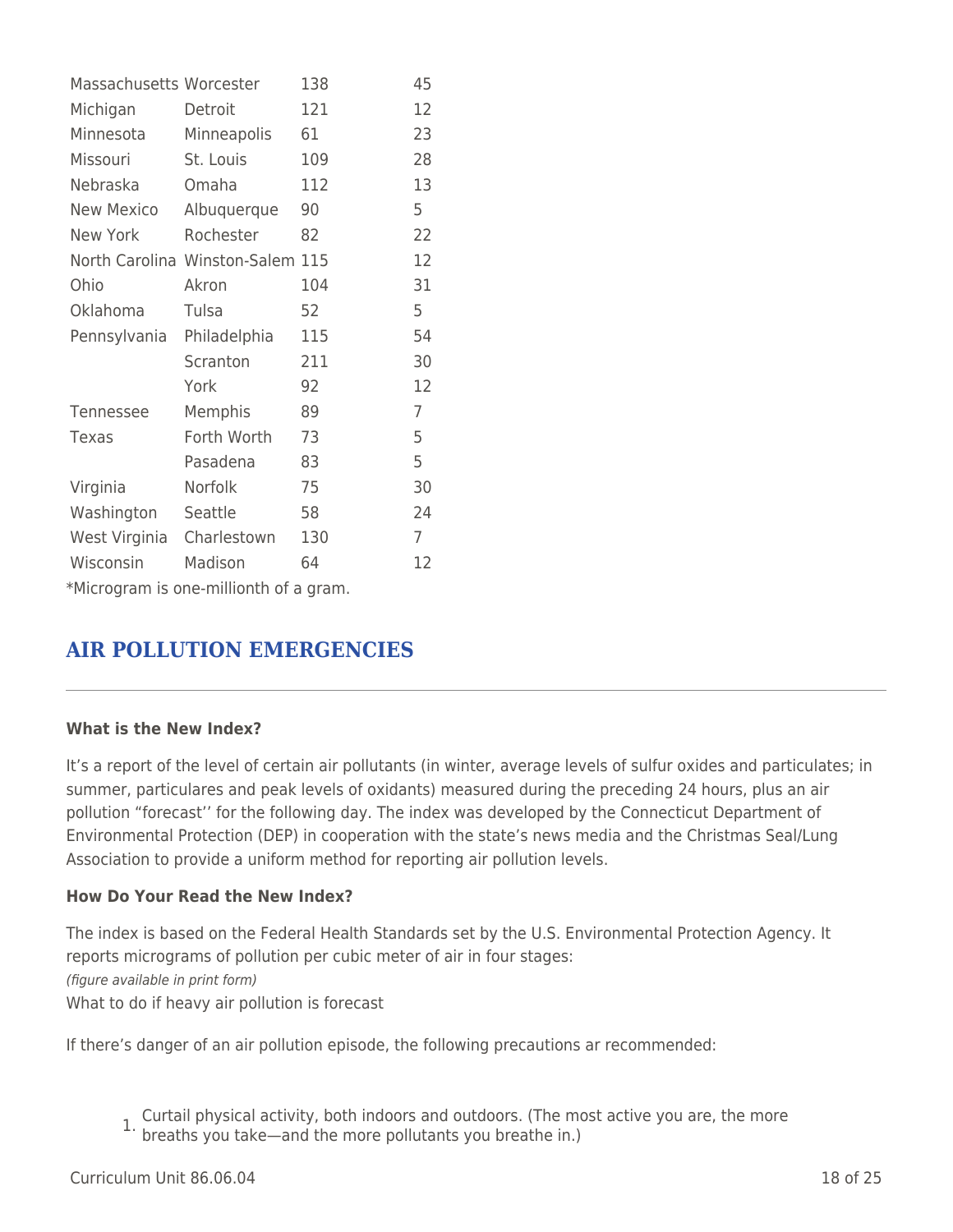Stay indoors as much as possible and keep windows closed. (Pollution levels are usually

- 2. lower indoors than out. And buildings themselves act as filters of sorts, blocking or absorbing some pollutants.)
- 3. Avoid smoke filled rooms. If you are a smoker, stop or cut down smoking.
- 4. Don't use your fireplace.
- 5. Don't use your incinerator.

Don't drive if possible. If you must travel, use a public transportation. If you must drive, form

- 6. car pools, avoid busy streets and expressways. If you have a choice, take a bridge instead of a tunnel. If you must use a tunnel, keep car windows and ventilator closed.
- 7. If you're on the street and a bus or truck emits a cloud of exhaust, hold your breath.
- 8. Do not wear contact lens.
- 9. In the winter months, use a humidifier or vaporizer to add moisture to your home. (Moisture helps you breathe easier:)

10. Cut down on water use. (Electricity is needed to pump water and sewage systems, and to run sewage treatment plants.)

11. Cut down on use of electricity. Keep nonessential lights off. Postpone running washing machine, dryer, dishwasher, other non-essential appliances.

12. Lower room temperature in your home if health considerations permit.

13. Postpone indoor cleaning jobs that circulate dust, such as sweeping, vacuuming.

14. Postpone outdoor jobs that raise dust, such as raking leaves, sweeping sidewalks, excavating land, etc.

15. Don't use the phone unless it's essential. (Telephone circuits can be overburdened in emergencies.)

### Special precautions

(For the elderly, chronically ill, heart and lung patients, bronchitis, asthma, and emphysema sufferers, postoperative patients, and newborn infants)

Stay indoors, keep windows closed, and follow the other appropriate suggestions listed above. In addition:

- 1. If you have an air filtering system or air conditioner, turn it on.
- 2. If you're, on medication, take it at the first sign of worsening symptoms and call your physician.

HOW A NUCLEAR POWER PLANT WORKS (figure available in print form) THE CHEAPEST WAY TO GET RID OF WASTE HEAT FROM A POWER PLANT IS TO PUMP LAKE WATER THROUGH

### $C$ urriculum Unit 86.06.04 19 of 25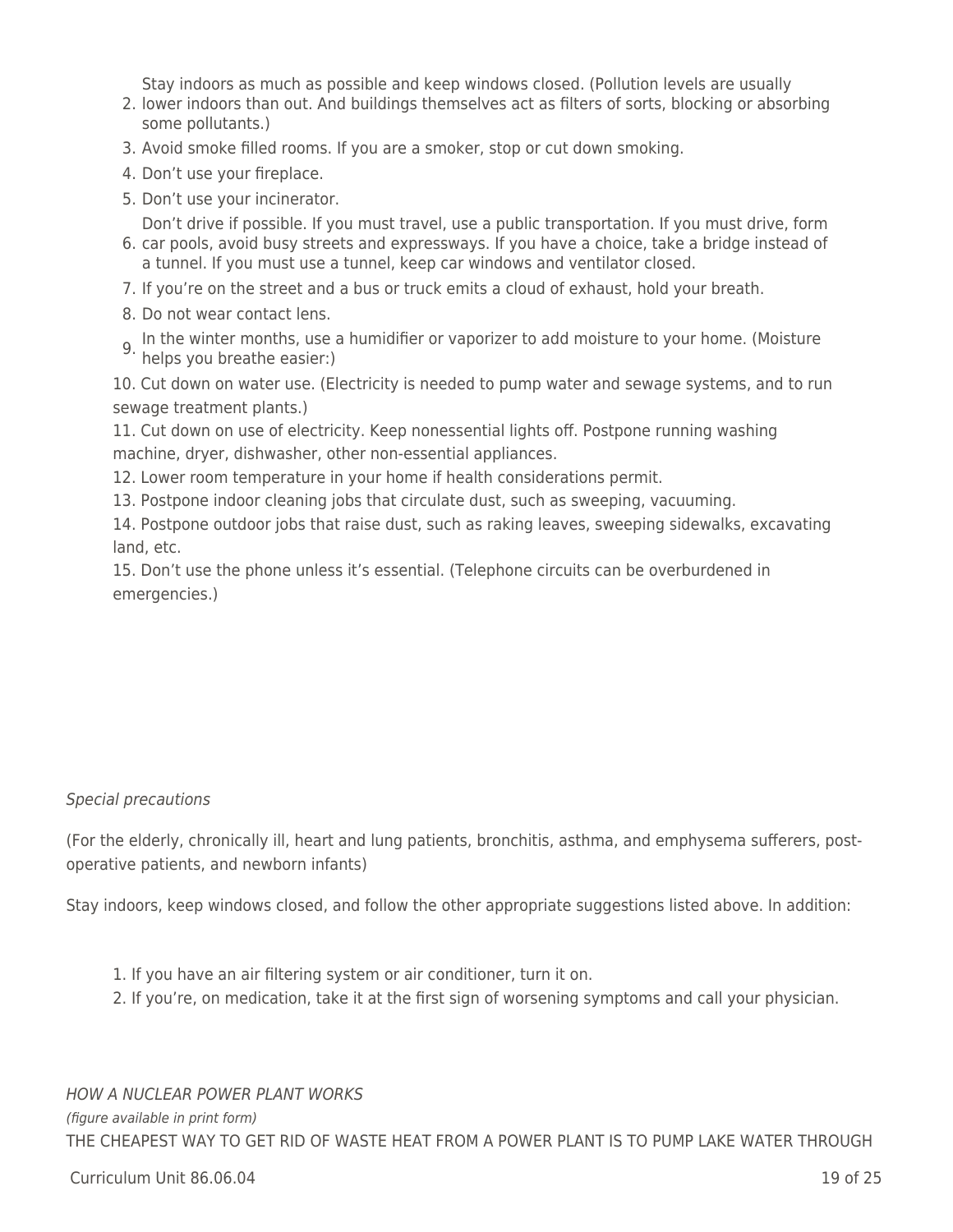THE COOLING SYSTEM. THIS METHOD IS CALLED THE DIRECT-FLOW METHOD. ALL THE HEATED WATER GOES INTO THE LAKE.. THIS IS HOW THERMAL POLLUTION IS CAUSED.

# **A thermal pollution index**

| Temperature, °C Water conditions |                                                                                                                |  |  |  |
|----------------------------------|----------------------------------------------------------------------------------------------------------------|--|--|--|
| 21                               | Normal river temperature. Water is clear. Many kinds of fish, other animals, and plants<br>thrive.             |  |  |  |
| 24                               | No obvious change in water quality or organisms living in it.                                                  |  |  |  |
| 26                               | Almost no fish can reproduce.                                                                                  |  |  |  |
| 26.5                             | Many desirable kinds of fish, such as trout, have been killed.                                                 |  |  |  |
| 29                               | No swimming is allowed.                                                                                        |  |  |  |
| 32                               | Most kinds of game fish and most animals that live on the river bottom have been killed.                       |  |  |  |
| 33.5                             | Only carp and catfish survive.                                                                                 |  |  |  |
| 35                               | Unpleasant odors and tastes produced by increasing numbers of blue-green algae. Water<br>not fit for drinking. |  |  |  |
| 40.5                             | Water can no longer be used by industry for cooling, unless it is first cooled.                                |  |  |  |
| 43                               | The river is dead, except for some algae, bacteria and molds.                                                  |  |  |  |

# **DO SOMETHING ABOUT AIR POLLUTION**

## **A. You can reduce auto air pollution:**

- 1. Walk when you can. Use busses and trains. Shop with others. Join a car pool. Ride a bike.
- 2. Buy gasoline with the least amount of lead and the lowest octane level that your car can take.

3. See that the pollution controls on your car are doing their job. Give your engine regular tuneups.

4. Switch off the motor when you park, even if it is only for a few minutes.

5. Work with others for a good public transit system so you won't need your car so much. Work for the development of cars that won't pollute.

## **B. You can reduce power plant pollution:**

- 1. Turn off the lights, radio, and TV when not using them.
- 2. Run your dishwasher only when it is full.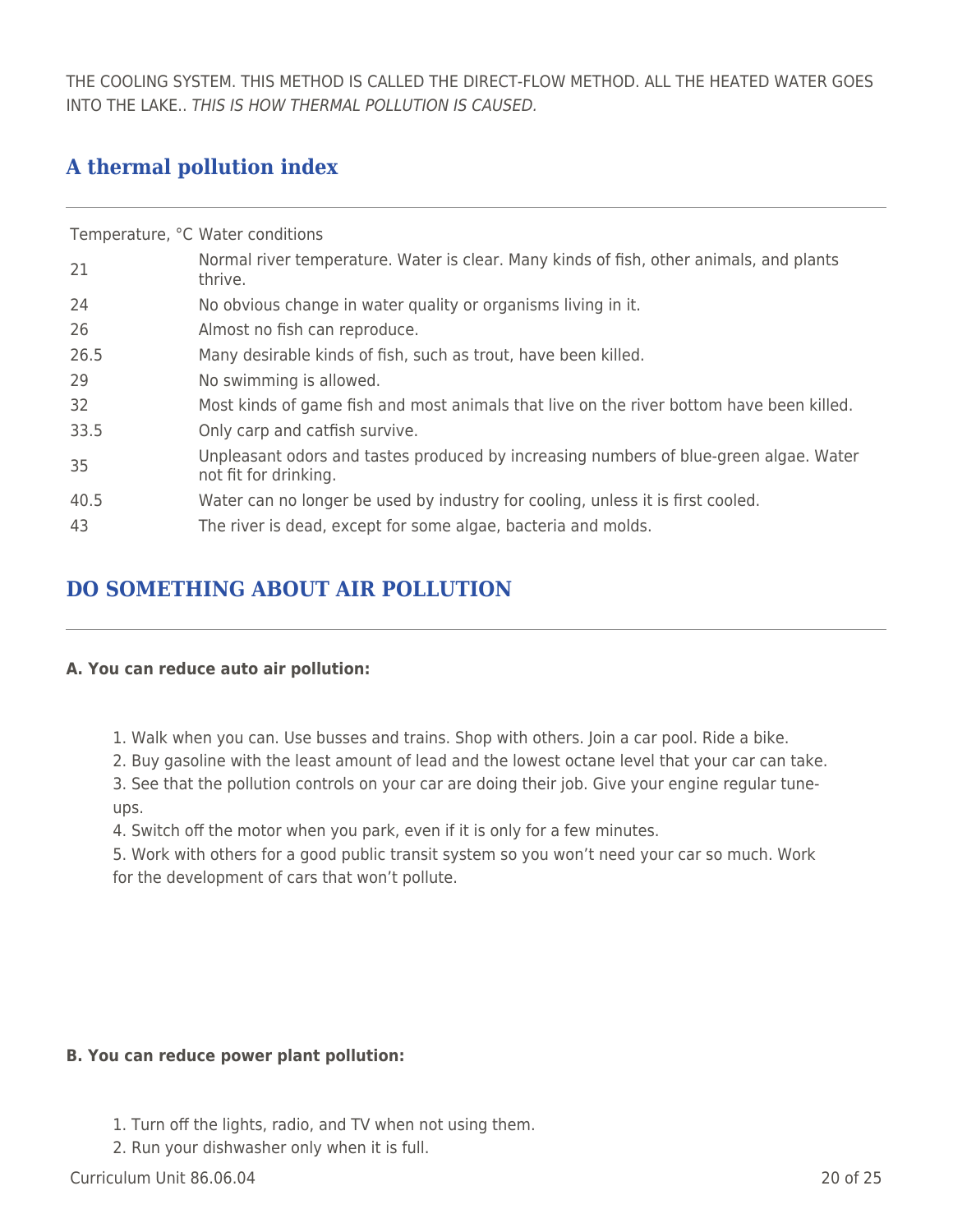- 3. Use the air conditioner only when someone is home and only when it is very hot.
- 4. Dry your clothes outside when possible, instead of using the clothes dryer.
- 5. Work for adequate air pollution control equipment on polluting power plants.

## **C. You can reduce air pollution caused by burning:**

- 1. Don't burn leaves or trash.
- 2. Buy unpacked food and liquids in returnable containers whenever possible.
- 3. If you live in an apartment house with an incinerator, observe regulations for its use and see that it is pollution-controlled.
- 4. Reuse and recycle whatever you can.
- 5.Work for the installation of modern municipal incinerators that can produce heat and electricity instead of pollution.
- 6. Conserve irreplaceable fuel and help clean the air by keeping windows closed when the heat is on. Set the thermostat at 68 or 70 and wear a sweater if you are chilly. Turn down the heat at night or when you are away for more than a few hours.
- 7. Work for pollution controlled central heating when possible.

# **GLOSSARY**

AEROSOL: a dispersion of solid or liquid particles of microscopic size in gaseous media, such as smoke, fog or mist.

AIR : a colorless odorless, tasteless gaseous mixture; mainly nitrogen (78%) and oxygen (21%) with lesser amounts of argon, carbon dioxide, neon, helium and other gases.

AIR MONITORING : the sampling for and measuring of pollutants present in the ambient air.

AIR POLLUTION : the presence in the outdoor atmosphere of one or more man-made

contaminants in quantities characteristics, and of duration such as to be injurious to human, plant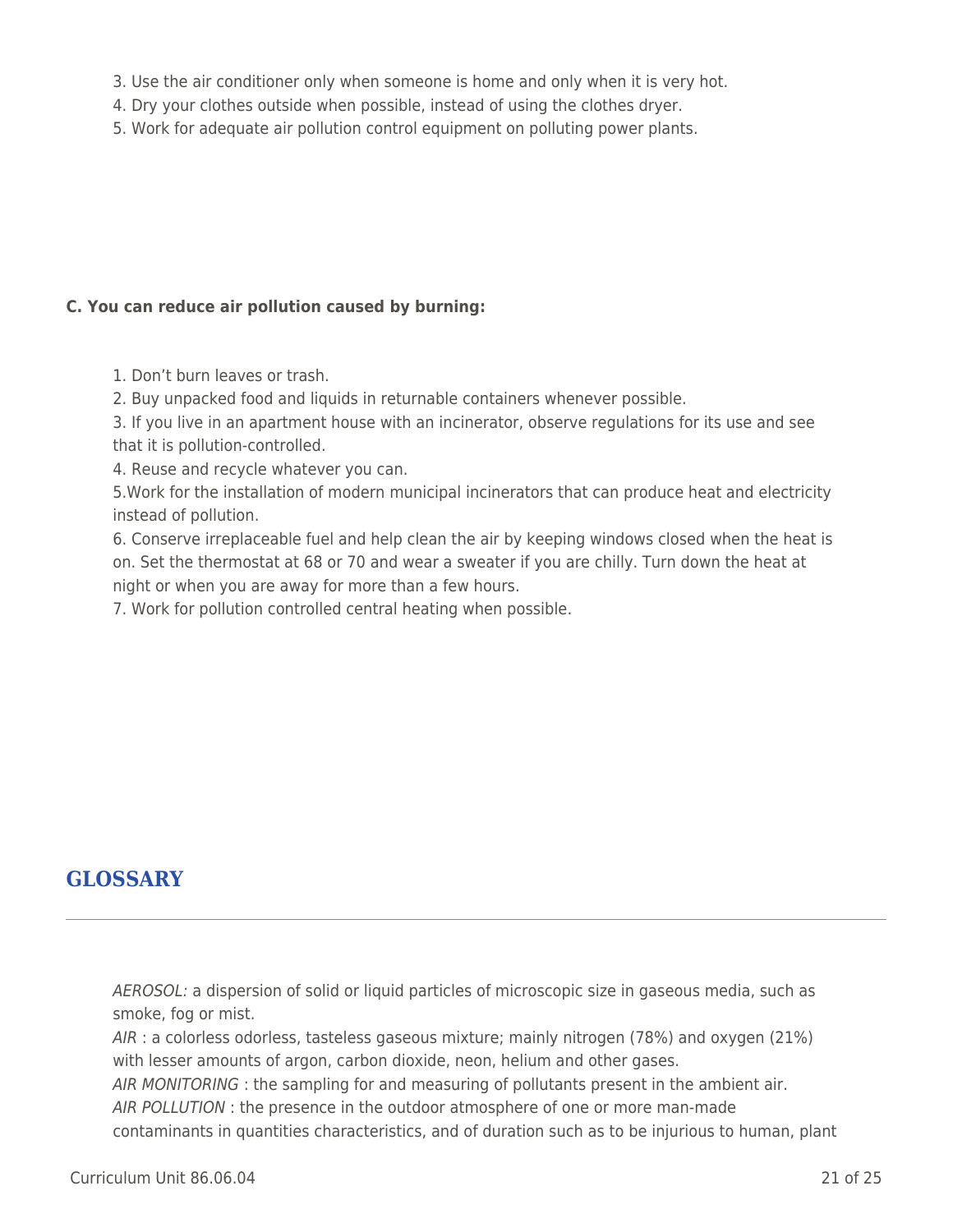or animal life or to property or which unreasonably interferes with the comfortable enjoyment of life and property.

AIR QUALITY CRITERIA : data showing the range of effects that may be associated with exposure to various concentrations of pollutants in the air for various time periods.

AIR QUALITY STANDARD : air quality goals established for the purpose of protecting public health and welfare.

AMBIENT AIR : the air around you.

AREA SOURCE : small diffused individual pollutant sources such as automobiles, homes or commercial heating units, small home incinerators.

ATMOSPHERE : the envelope of air surrounding the earth.

CARBON DIOXIDE : a colorless, odorless, incombustible gas formed during respiration, combustion and organic decomposition.

CARBON MONOXIDE : a colorless, odorless, highly poisonous gas formed by the incomplete combustion of carbon or any carbonaceous material.

CARCINOGENIC : cancer producing.

CHRONIC : having a long duration or frequent occurrence.

COH : abbreviation for coefficient of haze; unit of measurement of soiling index.

COMBUSTION : burning; a chemical change accompanied by the production of heat and light; one of the three basic contributing processes of air pollution.

COMMUNITY AIR : the air representative of an entire community.

DUST : solid particles capable of temporary suspension in the air or other gases; usually derived from larger masses through the application of physical force.

ECOLOGY : the science of the relationships between organisms and their environment.

EFFLUENT : a discharge or emission of a liquid or gas.

EMISSION FACTOR :an average of the rate at which pollutants are emitted from a given source. EMISSION INVENTORY : a compilation of the estimates of emissions from all sources in a community.

EMISSION STANDARD : the maximum amount of a pollutant that is permitted to be discharged from a polluting source.

ENVIRONMENT : the combination of all the external conditions and influences affecting the life, development, and the survival of an organism.

EPIDEMIOLOGY : the study of epidemics and epidemic diseases as they affect populations.

EVAPORATION : the physical transformation of a liquid to a gas at any temperature below its boiling point.

FLY ASH : finely divided particles of ash entrained in gases arising from the combination of fuel. FOG : condensed water vapor in cloudlike masses close to the ground and limiting visibility.

FOSSIL FUEL : coal, oil and natural gas; so-called because they are the remains of ancient plant and animal life

GAS : one of the three states of matter, having neither independent shape nor volume and tending to expand indefinitely.

HYDROCARBONS : any of numerous organic compounds that contain carbon and hydrogen in various combinations.

INCINERATION : burning of waste material.

INTERNAL COMBUSTION ENGINE : an engine in which fuel is burned within the engine proper. INVERSION : a state in which the air temperature increases with increasing altitude, holding surface air down along with its' pollutants.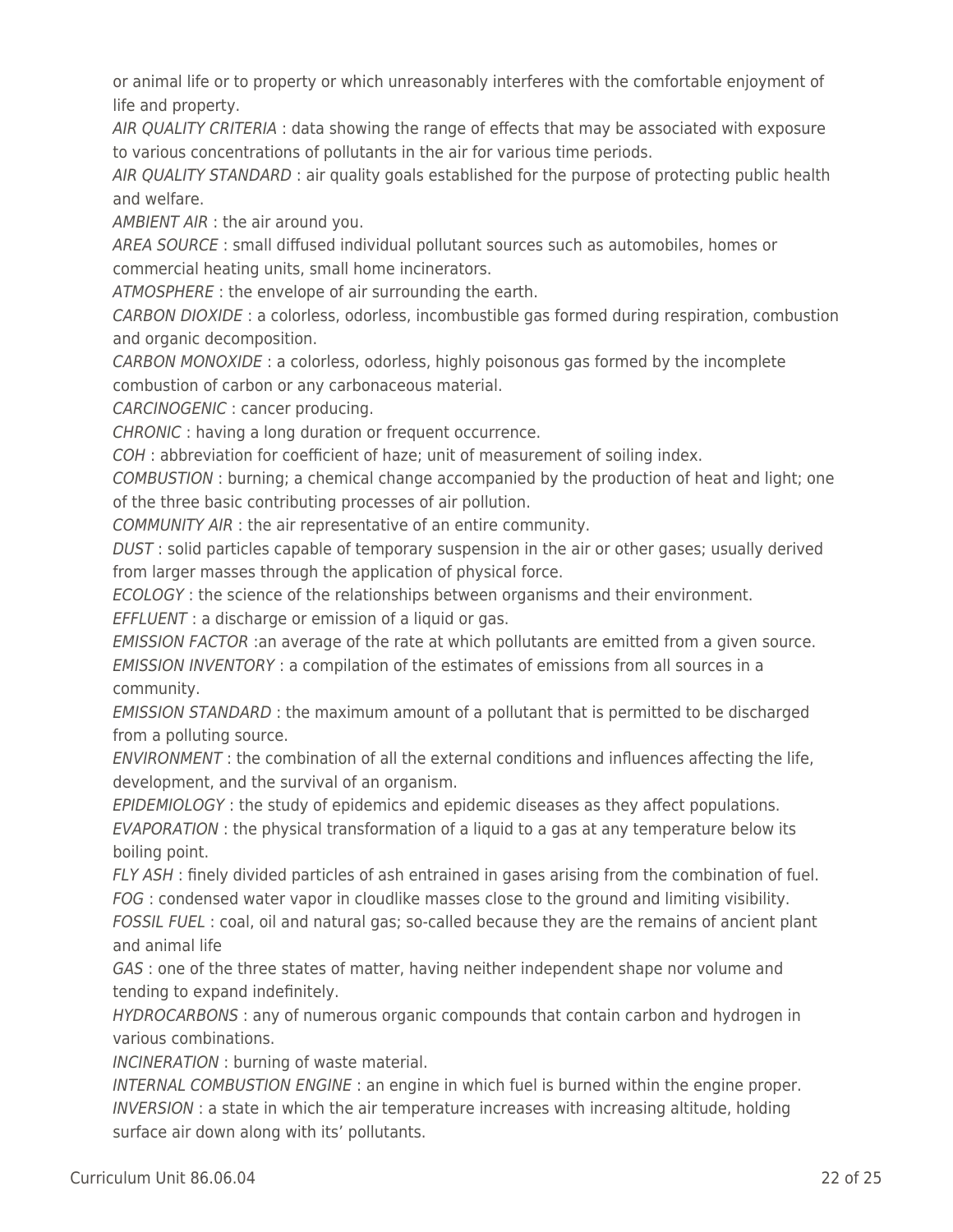MICRO : a prefix meaning one-millionth; abbreviated by the greek letter.

MICROGRAMS PER CUBIC METER : unit used to express concentration of many air pollutants; abbreviated µ/m3

 $MICRON: a unit of measurement equal to one-millionth of a meter; symbol  $\mu$$ 

MIST : a mass of fine droplets of water in the atmosphere.

MIXING DEPTH : the depth in which air rises from the earth and mixes with the air above it until it meets air equal or warmer in temperature.

NITROGEN OXIDES : gases formed from nitrogen and oxygen when combustion takes place under conditions of high temperature and pressure.

ORGANIC : of, pertaining to, or derived from living organisms; in chemistry, a carbon-containing compound.

OXYGEN : a colorless, odorless, tasteless gas which makes up 21% of the atmosphere by volume. OZONE : an unstable, poisonous, oxidizing agent with a pungent, irritating odor.

PARTICULATE : a particle of solid or liquid matter.

PARTS PER MILLION : unit sometimes used to express volumetric concentration of gaseous pollutants; abbreviated ppm.

PHOTOCHEMICAL : chemical reaction initiated by sunlight.

PRIMARY STANDARD : the levels of air quality necessary, with an adequate margin of safety to protect human health.

RINGELMANN : a chart used for measuring the capacity of black smoke.

SCRUBBER : a type of control device using a liquid spray to remove solid and gaseous pollutants from an air stream.

SECONDARY STANDARD : the levels of air quality necessary to protect the public welfare from any known or anticipated adverse effects of pollutants. Public welfare is considered to include among other things vegetation and property.

SMOG : irritating haze resulting from the sun's effect on certain pollutants in the air, notably those from automobile exhaust; also a mixture of smoke and fog.

STABILITY : a term used to describe the ability of the air to diffuse pollution vertically; stable air results in little or no vertical diffusion, causing a buildup of pollution; unstable air has much vertical diffusion of pollution and air of neutral stability has "average'' vertical diffusion.

STACK : a smokestack; a vertical pipe or flue designed to exhaust gases and any particulate matter suspended therein.

STATIONARY SOURCE : a source of air pollution found in a fixed location such as power plants, factories, municipal incinerators, and refineries.

SULFUR OXIDES : compounds formed from sulfur and oxygen primarily by the combustion of fossil fuels.

THRESHOLD : the minimum level of a pollutant that causes an effect on human health, vegetation or property.

TURBULENCE : air movement and mixing.

VAPOR : the gaseous state of any substance which normally exists in a liquid or solid state.

VAPORIZATION : the change of a substance from the liquid to the gaseous state; one of the three basic contributing processes of air pollution.

VOLATILE : evaporating readily at normal temperatures and pressures.

WIND : the natural, horizontal movement of air.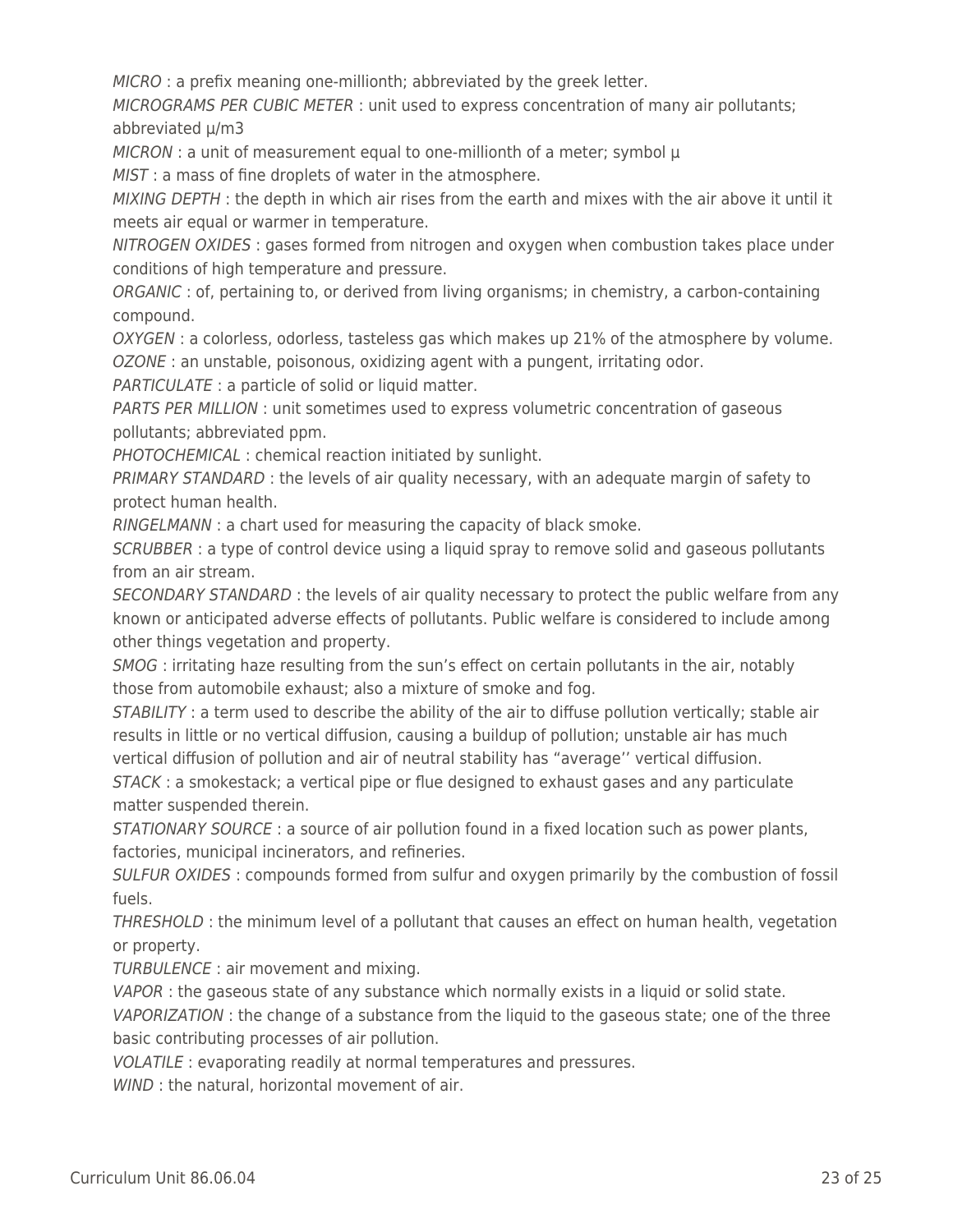## **SELECTED READINGS ON AIR POLLUTION**

———. Automobile Fuels and Air Pollution: Report of the Panel on Automotive Fuels and Air Pollution . Washington D.C., Dept. of Commerce. 1971.

Bach, Wilfrid. >I>ATMOSPHERIC POLLUTION. New York, McGraw-Hill. 1972.

Battan, L.J. The Unclean Sky: A Meteorologist Looks at Air Pollution Garden City, N.Y. Doubleday. 1966.

Brodine, V. Episode 104. Environment . 13(1): 2-27 (1971).

Cassell, Eric J. "The Health Effects of Air Pollution and Their Implications for Control.'' Law and Contemporary Problems , XXXIII, pp 197-216, (Spring 1968).

Cole. L.C. Playing Russian roulette with biochemical cycles. In the Environmental Crisis, Helfrich, H.W. Jr. (ed), New Haven, Yale Press, 1970, pp. 1-14.

Craig, P., and E. Berlin. The Air of Poverty , Environment 13 (5); 2-9 (1971).

Esposito, J.C. Vanishing Air . (Ralph Nader's Study Report on Air Pollution), Crossman Publishers, 1970.

Goldsmith, J.R. and S.A. Landow. Carbon Monoxide and human health, Science , 162: 1352-1369 (1968).

Haagen-Snit, The control of air pollution. Scientific American , 1969.

Lansford, H. The supercivilized weather and sky show. Natural History , 79(7): 92-113 (1970).

Leinwand, G. Air and Water Pollution . New York: Washington Square Press, 1969.

Newell, R.E. The global circulation of atmospheric pollutants. Scientific American , 224: 32-42 (1971).

———. The Economic of Clean Air: Report of the Administrator of the Environmental Protection Agency to Congress . Washington, D.C., Govt. Printing Office, 1971.

Waggoner, P.E. Plants and polluted air. Bioscience , 21: 455-459. (1971).

Young, G., and J.P. Blair, Our ecological crisis: Pollution, threat to man's only home. National Geographic, 138: 737-781 (1970).

## **BIBLIOGRAPHY**

AIR , Irving and Ruth Adler, John Day Co. 1962.

The Only Earth We Have , L. Pringle, Mac Millan, 1969

Environmental Pollution , Laurent Hodges, Holt, Rinehart, Winston

Vanishing Air, Ralph Nader's Study Group Report on Air Pollution , John Esposito

Curriculum Unit 86.06.04 24 of 25